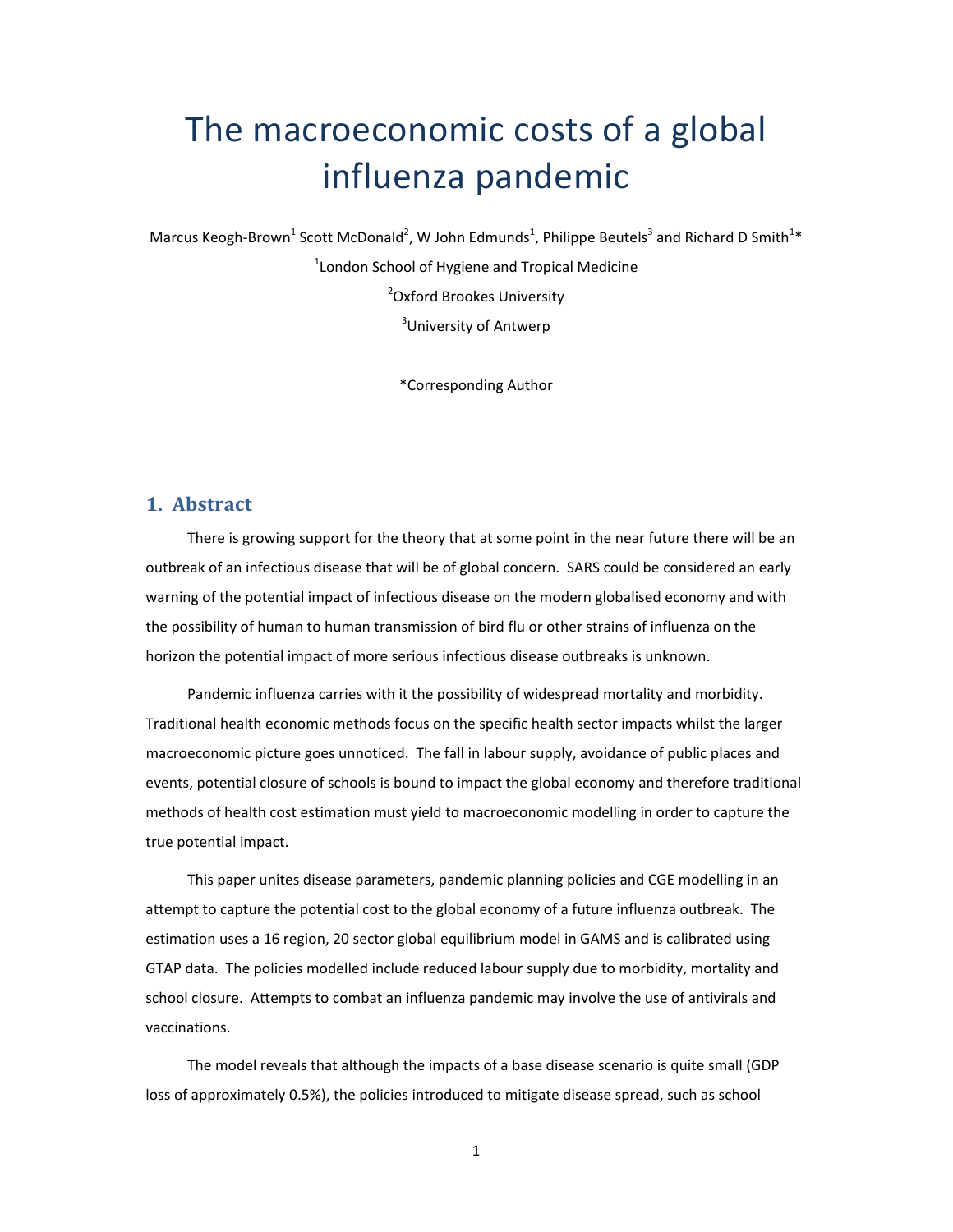closure, yield unprecedented losses to the economy of up to 8% of GDP. Our results also suggest that, although the effectiveness of antivirals and vaccines is unknown, such interventions may prove to be extremely important in mitigating the high economic cost of school closures.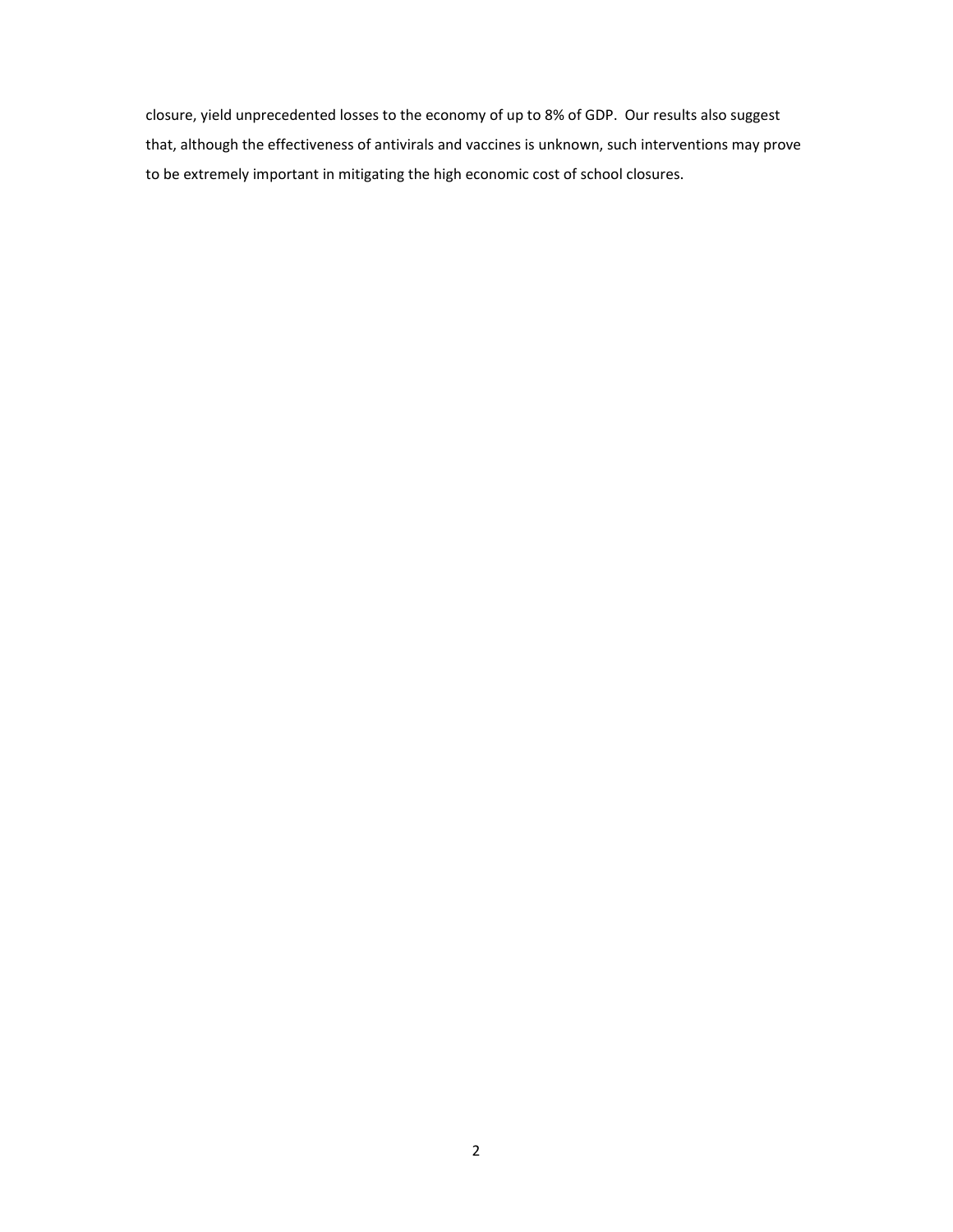### **2. Introduction**

The last 60 years have seen radical changes in human health and advances in medical science to combat health scares such that collective memory of endemic diseases and ill health is fading rapidly, indeed the number of people still alive who remember clearly the era before the advent of antibiotics is shrinking quickly. Despite these medical advances people remain concerned, often deeply so, about the threats posed by diseases, e.g., HIV/AIDS, Ebola fever, etc., and where a few years ago there was confidence that medical advances offered widespread protection this is being eroded by the appearance of antibiotic resistant bacteria, e.g., MRSA, etc.<sup>1</sup> Moreover these medical advances have not provided methods for combating the common cold and, to only a limited extent, influenza.

Recently the media publication of high pathogenic avian influenza viruses, most notable H5N1, which are capable of infecting humans, have raised fears that a global influenza pandemic is imminent – most commonly expressed as a professional opinion that such a pandemic is statistically overdue. Since previous pandemics have been associated with substantial death rates, especially among the old and young, and generated large adverse economic costs, there is understandable concern about how – medically ‐ such a pandemic should be countered. But while the medical options are relatively well understood there is far less evidence as to the economic costs of such a pandemic. This is especially so with respect to the macroeconomic consequences: it is these costs together with the relative impacts of government policies that are the concern of this study.

The rest of this paper is organised as follows. The next section provides a brief overview of the impacts of previous pandemics. This is followed in section 4 by a review of the evidences about how a pandemic might strike and how countries might respond, while section 5 provides a brief description of the economic model and data used for this study. The scenarios analysed and the model configuration are detailed in section 6, which is followed by a presentation of the results in section 7 and a discussion of the results in section 8.

### **3. Back story**

Influenza pandemics vary in severity with regard to both the number of people affected and the number of deaths. However, pandemics generally have a greater impact than the most severe winter epidemics. The ages of those most affected can vary as can the number of pandemic waves. It is therefore impossible to predict the form that any future pandemic will take, but we can examine

 $1$  The rise of antibiotic resistance is not a new concern – see the Swann Committee report (1969).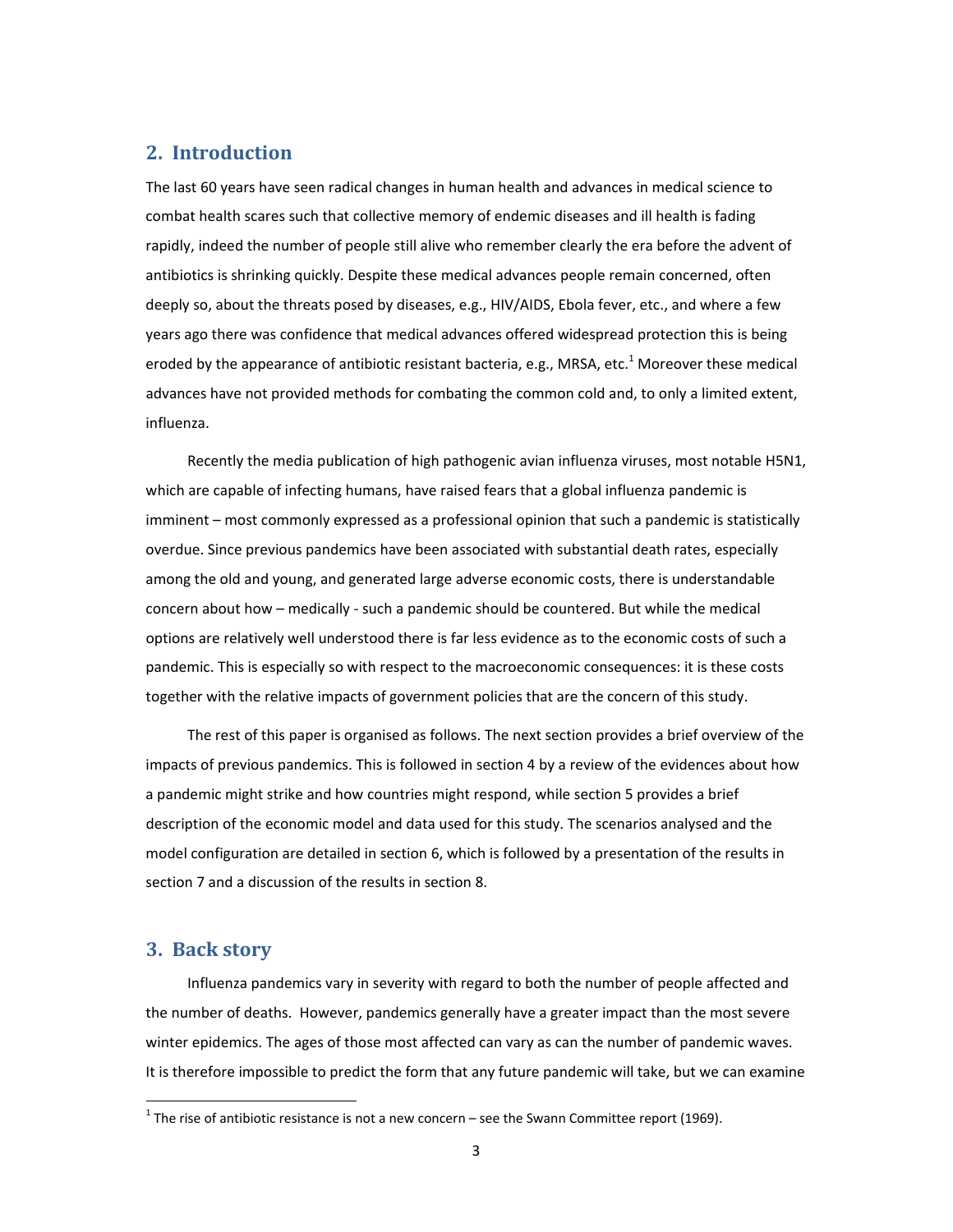past pandemics in the hope that these will provide some indication of what might be expected in future pandemics.

The severity of an influenza pandemic can be expressed in terms of the clinical attack rate (CAR) and case fatality ratio (CFR). The CAR is an estimate of the number of individuals who are infected with the disease and the CFR expresses the percentage of infected individuals who die from influenza. Multiplying the CAR by the CFR provides the mortality rate for the population.

There were three influenza pandemics in the last century occurring in 1918 (A/H1N1), 1957 (A/H2N2) and 1968/69 (A/H3N2) (HPA 2006) and the clinical attack rates for these pandemics ranged from (approximately) 25% to 35%. The most serious of these pandemics was A/H1N1, known as "Spanish flu", which occurred in 1918/19 causing serious illness and a high number of deaths: 20‐40 million worldwide. The CFR for the 1918/19 pandemic was estimated to be between 2 and 2.5% (HPA 2006). However, whilst influenza often has the heaviest impact on the elderly or very young, the 1918/19 pandemic yielded peak mortality rates for those aged 20 to 45 (DoH 2007). Whilst Asia has been the source of most influenza pandemics, Spanish flu's origin is unknown. The pandemic spread almost simultaneously in 3 distinct waves over a 12-month period in 1918–1919, in Europe, Asia, and North America (Taubenberger and Morens 2006). As such, Spanish flu stands out as different from the other 20<sup>th</sup> century pandemics. As well as being more serious from the health perspective, a pandemic such as the 1918/19 pandemic is would be of particular concern from the economic perspective because of the impact on the working population.

The other two pandemics, in 1957 and 1968/69 were less severe and had less impact on those of prime age with mortality occurring mainly amongst the elderly. The CFR was less than 0.5% for both pandemics and the 1957 pandemic consisted of one wave whereas the 1968/69 pandemic consisted of two waves. However, since influenza transmits rapidly where people are in close contact and since children have no residual immunity to past influenza pandemics infection rates tend to be high among children. Some reports suggest that in 1957 up to 50% of school children developed influenza and the CAR reached up to 90% in some residential schools (DoH 2007). A policy to reduce the spread of infection in schools is addressed in our model.

### **4. A twenty first century pandemic**

#### **Influenza pandemic**

Whilst the source of any future influenza pandemic is unknown, some assumptions regarding the most likely form of a future pandemic must be made in order to attempt to model it. Sources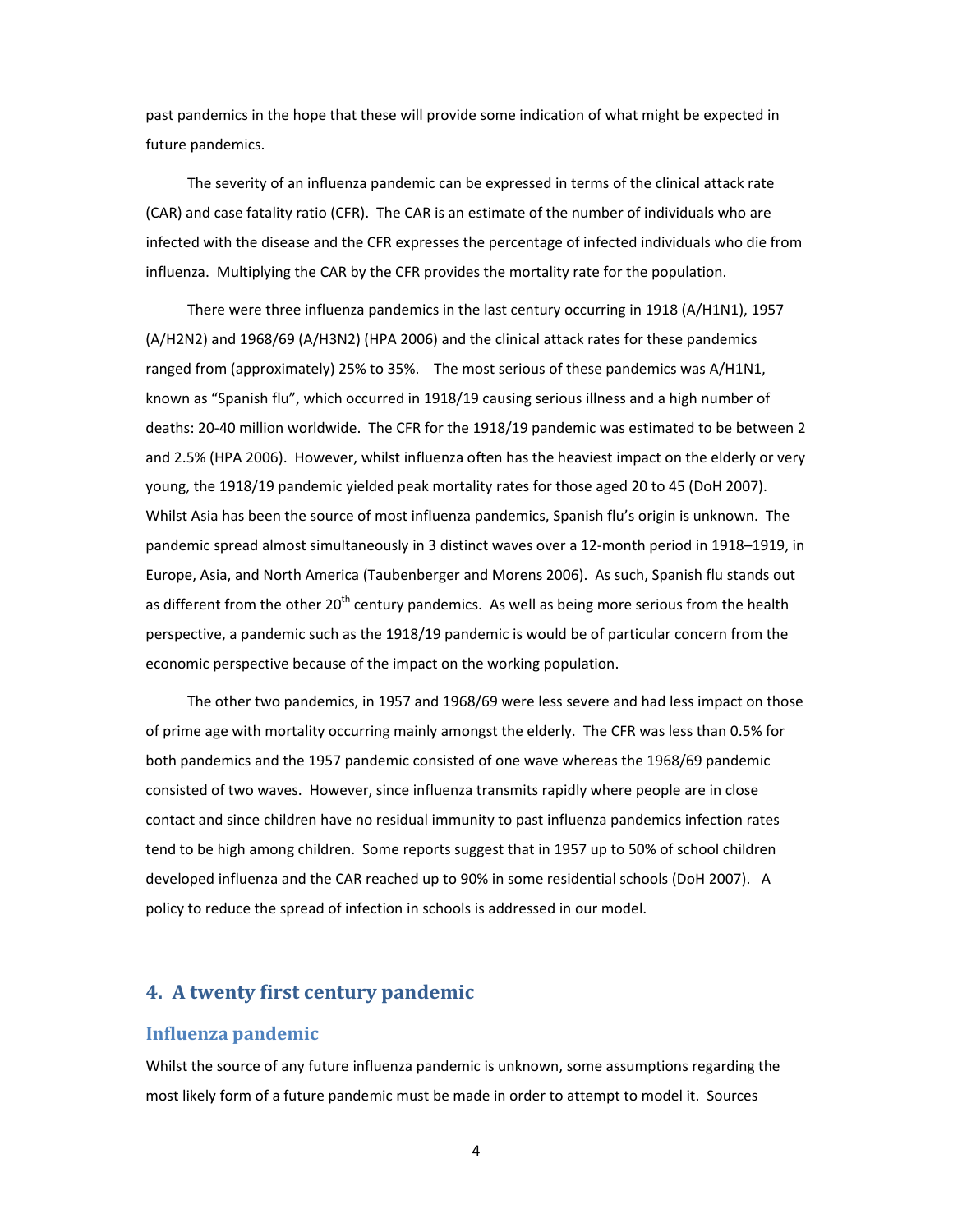suggest that the most likely origin of the disease will be a mutation/strain of avian flu from China or the Far East (DoH and HPIH&SD 2005). As with previous pandemics (DoH and HPIH&SD 2005; HHS 2005) it is expected that the disease is most likely to occur in the winter and would be expected to attack the Northern Hemisphere countries first and spread later to the Southern Hemisphere countries; occurring worldwide within a year.

The assumption of one year's duration raises the issue of pandemic waves. The number of waves of a future pandemic is unknown and predictions vary: some reports suggest that there will be at least one wave (DoH and HPIH&SD 2005; HPA 2006; DoH 2007), others suggest two or more waves (HHS 2005; Public Health Agency of Canada 2006; HSE and DoH&C 2007). However, it is acknowledged that, whether one or more waves occur, the clinical attack rate will have a cumulative upper limit (DoH and HPIH&SD 2005; HPA 2006; Public Health Agency of Canada 2006; DoH 2007; HSE and DoH&C 2007) and that waves may be weeks or months apart (DoH and HPIH&SD 2005). Typically upper limits of 12 to 18 months are placed on pandemics of several waves (Public Health Agency of Canada 2006).

Not only is the timing of any pandemic unknown, the strain of influenza, and therefore its virulence, is unknown. Based on previous pandemics, the greatest effect on the working population occurred in the 1918 pandemic, and this may be considered the worst pandemic from an economic and epidemiological perspective. Nevertheless, several pandemic influenza plans suggest that a 50% clinical attack rate is a reasonable worst case scenario (DoH and HPIH&SD 2005; Public Health Agency of Canada 2006; DoH 2007) and such a pandemic would be more widespread than the 1918/19 pandemic. Globalisation may also play a significant role in disease spread: whilst modern medicine may be better equipped to cope with pandemic influenza than in previous pandemics, modern air travel enables the rapid international movements of a much larger number of people than was the case for previous pandemics which will enable the disease to spread more rapidly.

#### **Pandemic Policies**

In the event of an influenza pandemic it is likely that policies will be implemented in order to attempt to mitigate the spread of the disease. These policies may be imposed by government for the general good of the population or they may be the responses of individuals in an attempt to avoid infection. The most likely policies are considered below.

#### **School Closure**

In response to the rapid spread of influenza amongst school children, the policy that may be most likely to be introduced to mitigate disease spread is school closure and is mentioned in many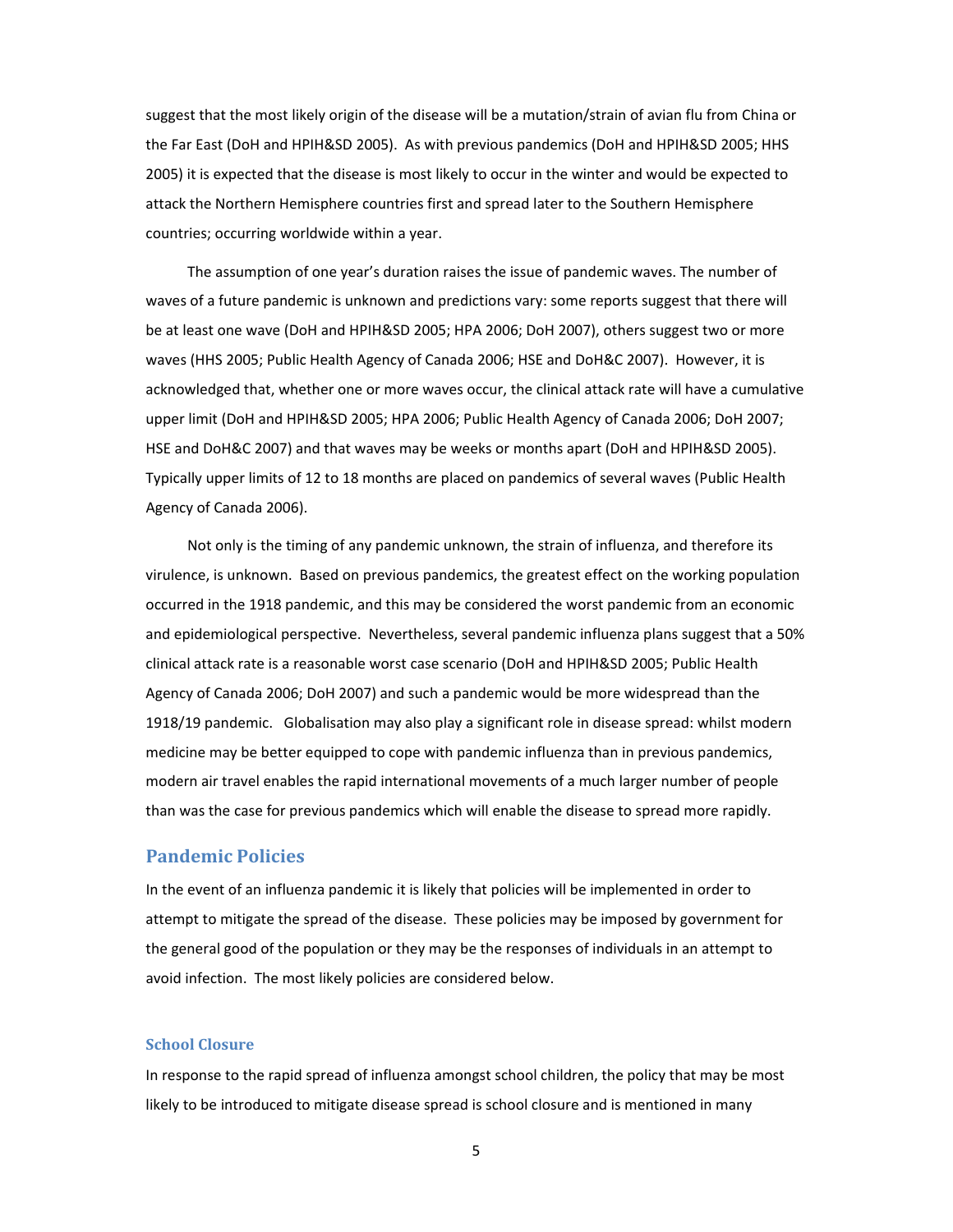pandemic planning documents including (DoH and HPIH&SD 2005; HHS 2005; HPA 2006; Public Health Agency of Canada 2006; DoH 2007; HSE and DoH&C 2007). Dense gatherings of children at school enable rapid transmission of diseases, among a vulnerable group, and a decision may be made to close schools to mitigate the disease spread. However, the duration of school closure has not been determined and may vary between countries. Arguably the two most likely scenarios are to close schools for the entire duration of the pandemic or to close them during the peak of the pandemic when infection is most rapid and demand for health services is at a premium. Whilst school closure for the duration of the pandemic may be preferable from a health perspective it would cause considerable disruption to working parents and possibly impact on children's education and therefore closure for the peak of the pandemic only may prove a suitable alternative. Both (DoH 2007) and (DoH and HPIH&SD 2005) suggest that the pandemic (single wave) will last approximately 3‐5 months and the peak will last approximately 2‐3 weeks.

Even if governments do not impose school closures there is arguably a strong likelihood that *de facto* school closures will emerge. Since children, especially young children, are a vulnerable group many parents are likely to choose to keep their children off school during any pandemic. If that is the case it may be that the rational response from a government will be to sanction school closures, even if the perceived benefits are minimal.

#### **Antivirals and vaccinations**

A second policy to mitigate the disease effect is to use antivirals and/or vaccinations. These policies are government imposed and will not be uniform across the globe since some countries will not be able to afford them and quantities purchased in different countries will enable varying proportions of the population to receive them. Several countries have made conditional purchases of antivirals in preparation for a pandemic.

Vaccinations are used shortly before the arrival of pandemic influenza to prevent vaccinated individuals from becoming unwell or to reduce the severity of their illness and prevent deaths. However, since the strain of pandemic influenza cannot be known in advance of a pandemic's arrival, vaccinations may not match the disease precisely, which will reduce their effectiveness. Thus the effectiveness of vaccination campaigns are ill defined.

Antivirals are given to infected individuals and are expected to reduce hospitalisations and deaths by about 60% (Cooper, Sutton et al. 2003; Kaiser, Wat et al. 2003). Antivirals need to be taken within 48 hours of the onset of infection but ideally with 24 hours.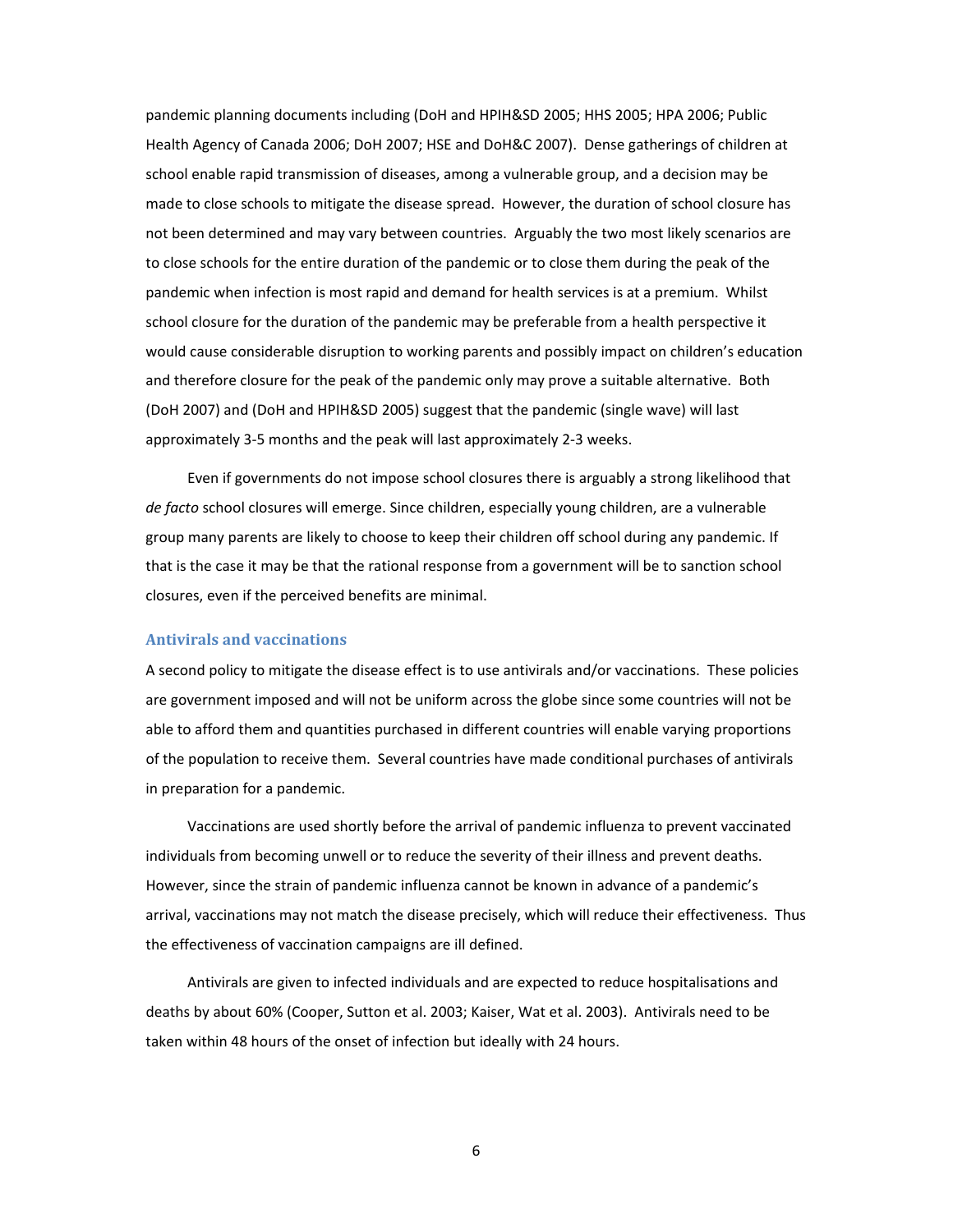### **5. Model and Data**

#### **GLOBE Model**

This study uses an application of the GLOBE model (McDonald, *et al*., 2007). GLOBE is a global computable general equilibrium (CGE) model that is constructed in the form of a series single country CGE models that are linked through their trade relationships, which are calibrated using data derived from the Global Trade Analysis Project's (GTAP) database that is presented in the form of global Social Accounting Matrix (SAM) (McDonald, 2006). It is a multi‐region model constructed as a series of single country CGE models that are linked through their trade relationships. For this application GLOBE is implemented in comparative static mode.

For a detailed explanation of the GLOBE model and its construction see (Thierfelder, McDonald et al. 2007)

#### **The economic data**

The data for this study are derived from the GTAP database version 6.0, which is benchmarked to the year 2001 (Dimanaran, 2006). The form of the database used for this study is a Social Accounting Matrix (SAM) representation of the Global Trade Analysis Project (GTAP) database version 6.0 (see McDonald and Thierfelder, 2004, for a detailed description of the core database). GTAP produces the most complete and widely available database for use in global computable general equilibrium (CGE) modelling; indeed the GTAP database has become generally accepted as the preferred database for global general equilibrium policy analysis and is used by nearly all the major international institutions and many national governments. Hertel (1997) provides an introduction to both the GTAP database and its companion CGE model. The precise version of the database used as the starting point for this study is a reduced form global SAM representation of the GTAP data.

The aggregation of the GTAP database for this study has 28 sectors (commodities and activities), 11 regions, and 4 factors. The accounts in the SAM are detailed in Table 1, and the aggregation mapping is provided in the Appendix. Because of the emphasis on food and agriculture in the DDA the aggregation seeks to provide a broad coverage of sectors with some bias to agriculture – 9 sectors – and food – 5 sectors – with a balanced coverage of the other trade sectors. The regional aggregation reflects more the specific objectives of this study; there are 5 African regions and 3 (broadly‐defined) OECD regions. The relatively large number of regions for Africa allows for deeper insights into the impacts upon those economies of variations in the number of nests in the behavioural modelling of trade relations.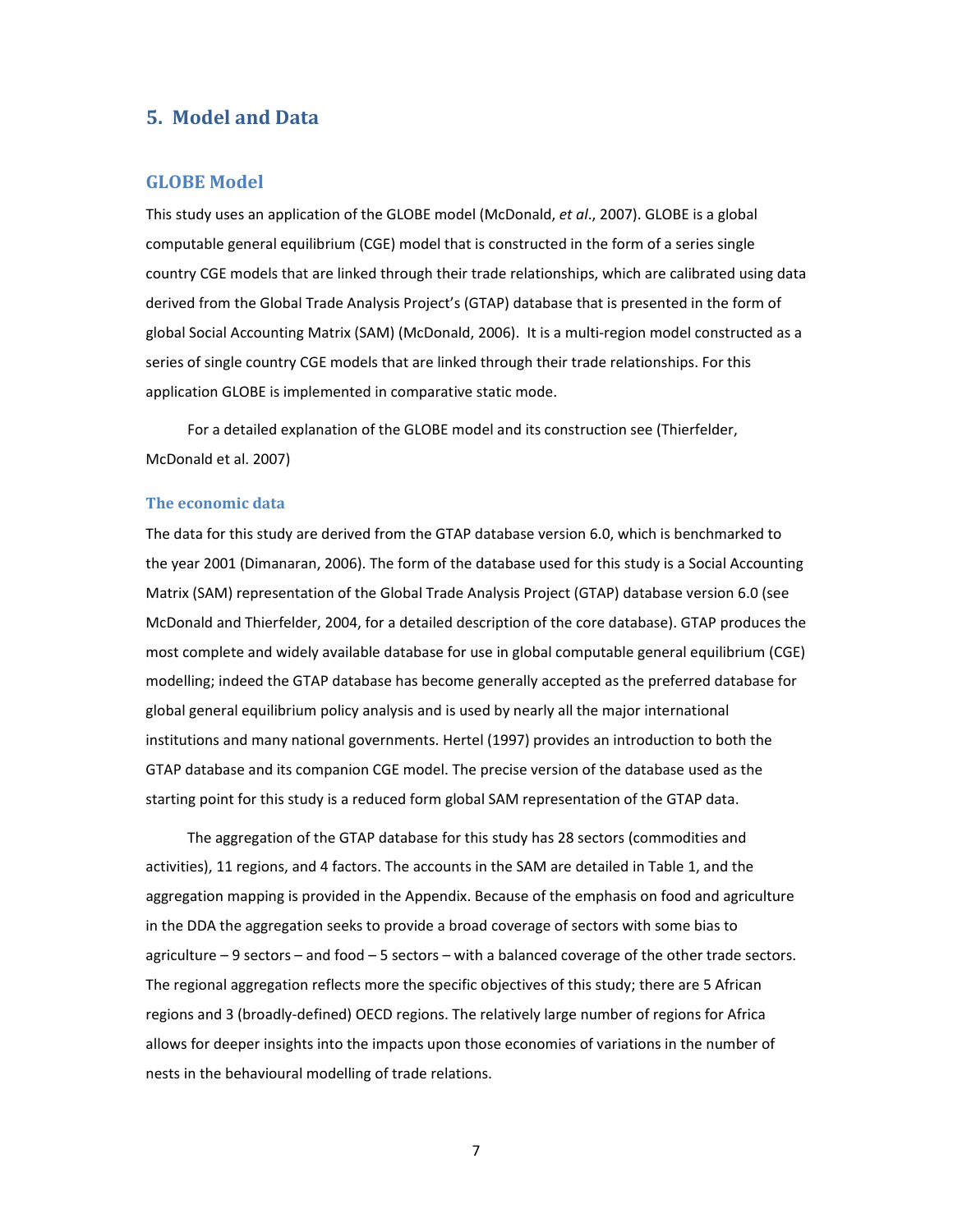#### **Table 1 Model Accounts**

| <b>Sectors</b>      |                 | <b>Regions</b> |                         |  |
|---------------------|-----------------|----------------|-------------------------|--|
| Crops               | Utilities       | Benelux        | Australia, NZ &         |  |
|                     |                 |                | Oceania                 |  |
| Livestock products  | Construction    | France         | China and Hong Kong     |  |
| Minerals            | Trade           | United Kingdom | South and Fast Asia     |  |
| Animal products     | Sea transport   | Germany        | South Asia              |  |
| Other food products | Air transport   | Italy          | Western Asia            |  |
| Beverages & Tobacco | Other transport | Rest of the EU | Africa                  |  |
| Base industries     | Communications  | Rest of Europe | Canada                  |  |
| Manufacturing       | Insurance       |                | <b>USA</b>              |  |
| Machinery           | Other services  |                | <b>Rest of Americas</b> |  |
| Luxury products     |                 |                | Rest of the World       |  |

The choice of regions was motivated by a combination of factors. First, since the focus of this research is on the EU and therefore multiple European countries were maintained. Moreover, since European countries have been the most keen to purchase antivirals, these countries are also of interest from the policy intervention point of view. Second, since it is expected that other wealthy countries are likely to respond in ways similar to the EU, the United States, Canada and Australia, New Zealand and Oceania have been separately identified. Third, since Asia is the most likely source a disaggregation of Asian regions has been included. And finally Africa and the rest of the Americas have been separated out from the rest of the World because of Africa's relative poverty and the America's relative isolation.

The main objective when determining the choice of sectors was to provide a balanced coverage of the main sectors of economic activity. However, some sectors are of specific interest. During the SARS outbreak there was a decline in the demand for luxury items, transport and tourism ( see(Keogh‐Brown and Smith 2008). Insurance may be affected in the event of a pandemic because of the increased number of deaths and re‐insurance may be affected if there should be large losses to the economy. Whilst health services were not noticeably affected by the SARS outbreak (Keogh‐ Brown and Smith 2008) the more serious nature of pandemic influenza and potentially costly interventions via vaccination and antivirals will also be of interest.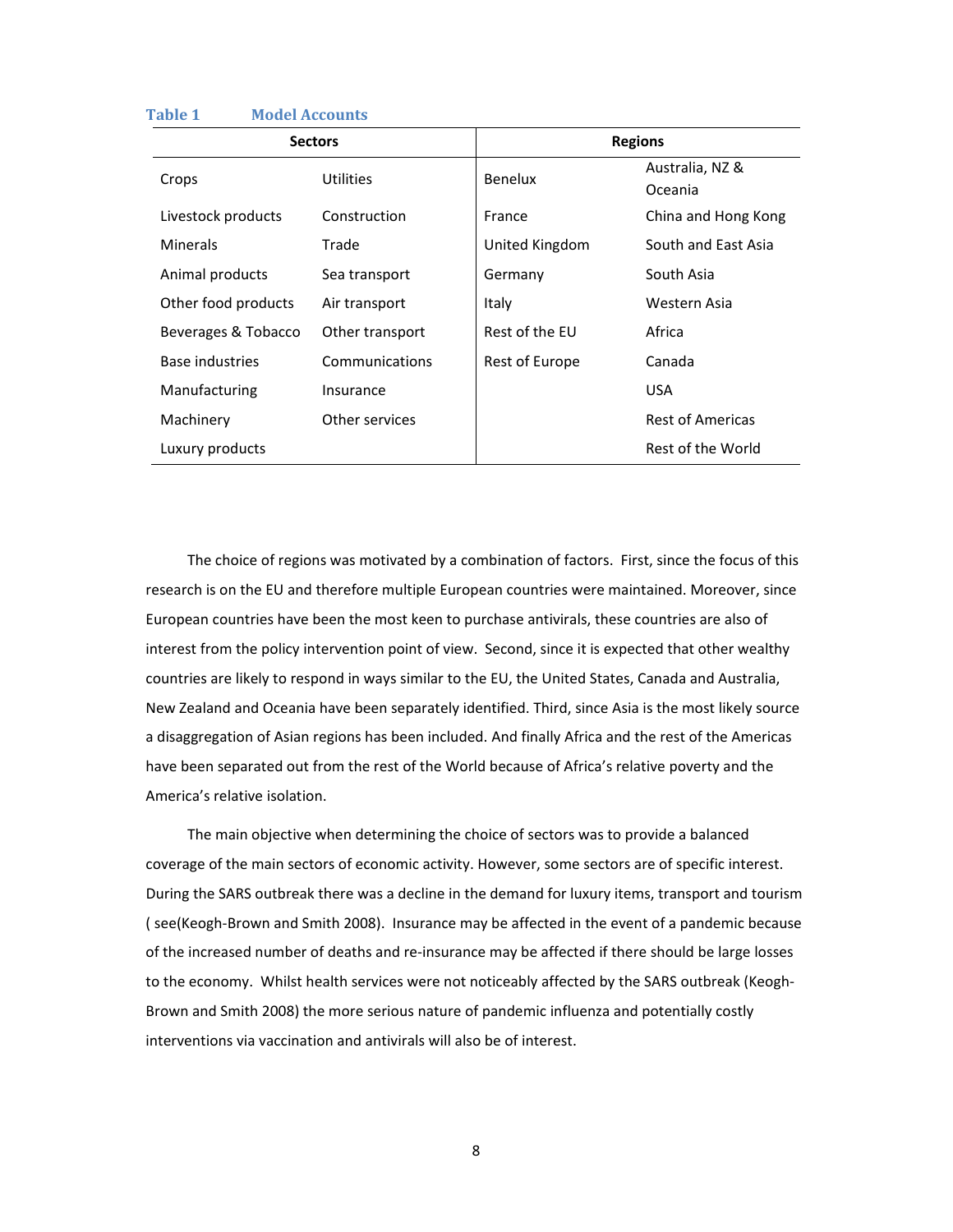### **6 Scenarios and Model Configuration**

#### **Scenarios**

The scenarios implemented for this study are summarised in Table 2. A basic presumption is that the impacts of the disease will take place over a period approximating to a year, and there while a pandemic is modelled as a single wave this is equivalent to a multiple wave pandemic.

In essence two intensities of a pandemic are modelled, the 'base' case assumes a clinical attack rate (CAR) of 35% while the 'severe' case assumes a CAR of 46%, but these intensities are mitigated by school closures (SC) although the effects on the CAR are small as indicated by medical research/opinion.

School closures are assumed to take place for either 4 weeks or 13 weeks. But to translate the consequences of school closure into an effect on the economy we need to quantify impact on the working population. According to the UK focused study (Sadique, Adams EJ et al. 2008), an estimated 38% of the workforce has dependent children under the age of 16 years living within the household. Overall, 15.5% of the workforce is estimated to be comprised of women who have dependent children in the home and would be expected to provide childcare to their children in the event of school closure. A further 0.6% of the workforce is fathers with dependent children in the household, but with no other adults (lone fathers). Thus the aggregate level of absenteeism due to closing of school is estimated to be 16.1%. The rate of absenteeism in different sectors varies significantly. Figure 7 shows the estimated proportion of the workforce who are likely to be responsible for children <16 years of age by sector (the fishing sector, which accounts for less than 1% of absenteeism is not shown in the graph). The figure clearly shows that the health and social work sector is most likely to be affected by school closure – an estimated 31% of the workforce is responsible for dependent children in the home, roughly twice the national average, as this sector employs a high proportion of women (79%). The educational sector also employs a large proportion of women, and therefore the absenteeism rate is also very high (~31%). However, absenteeism in this sector would already be affected by the very nature of school closure.

| <b>Table 2</b> | <b>Scenarios</b>     |                                 |                                                    |                                                 |   |                                            |  |
|----------------|----------------------|---------------------------------|----------------------------------------------------|-------------------------------------------------|---|--------------------------------------------|--|
|                |                      | Case<br>Fatality<br>Rate<br>(%) | <b>Clinical</b><br><b>Attack</b><br>Rate<br>$(\%)$ | <b>Mortality</b><br>Days<br>rate $(\%)$<br>Lost |   | <b>School</b><br><b>Closure</b><br>(weeks) |  |
|                | Base                 | 0.04                            | 35                                                 | 0.01                                            | 5 | 0                                          |  |
|                | Severe with SC       | 2.5                             | 46                                                 | 1.15                                            | 7 | 4                                          |  |
|                | Base with 4 weeks SC | 0.04                            | 33                                                 | 0.013                                           | 5 | 4                                          |  |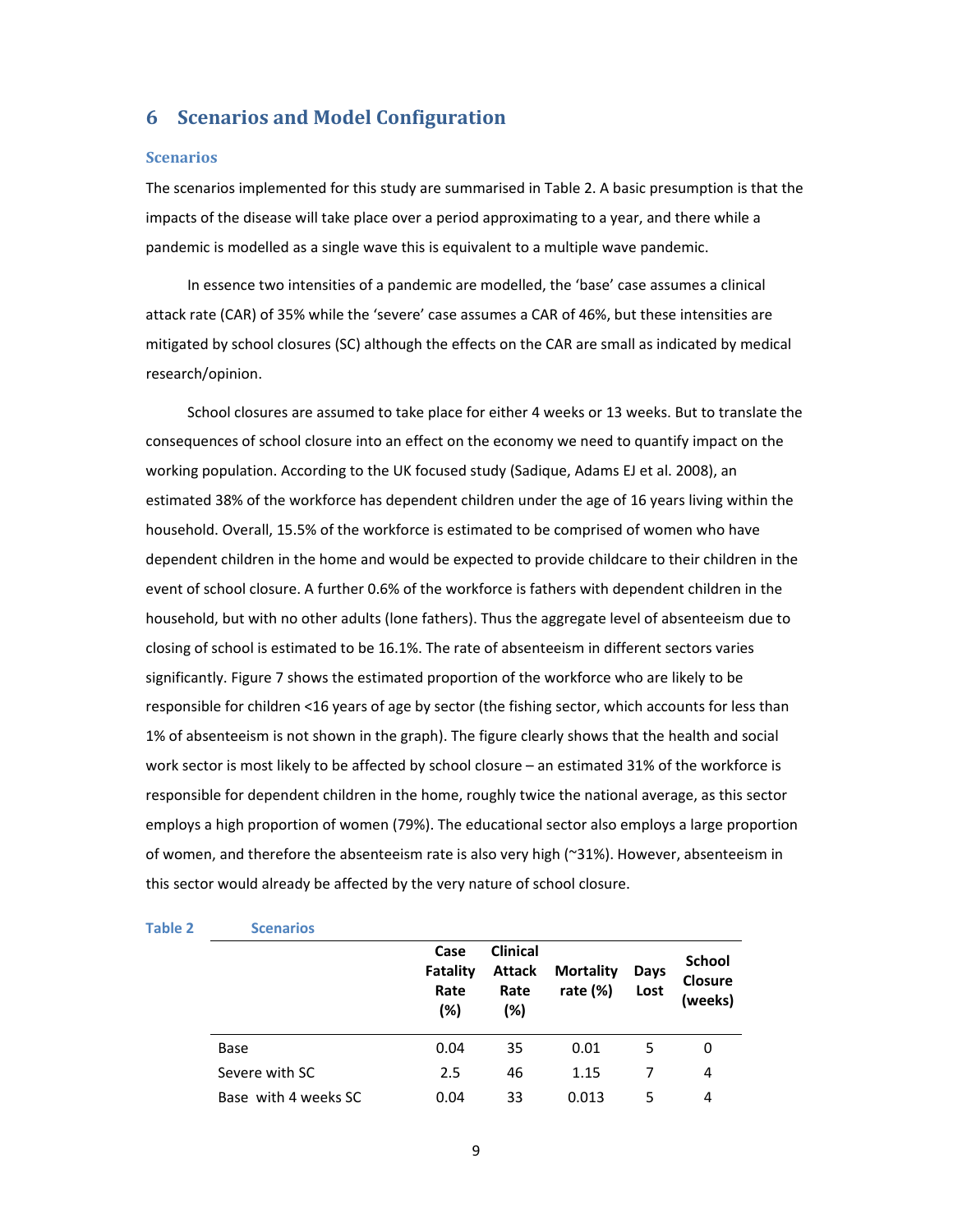| School Closure with<br>increased CFR | 2.5     | 33 | 0.825 | 5    | 4  |
|--------------------------------------|---------|----|-------|------|----|
| Base with PA                         | 0.04    | 35 | 0.014 | 5    | 0  |
| Severe with SC and PA                | 2.5     | 44 | 1.1   | 7    | 13 |
| Base with AV & SC                    | 0.02    | 28 | 0.007 | 4.29 | 0  |
| Severe with AV & SC                  | $1.5\,$ | 36 | 0.54  | 6.27 | 4  |
| Base with Vaccine & SC               | 0.02    | 20 | 0.005 | 5    | 0  |
| Severe with Vaccine (& SC)           | $1.5\,$ | 27 | 0.405 | 7    | 4  |
| Base with vaccine AV & SC            | 0.01    | 16 | 0.002 | 4.29 | 4  |
| Severe with vaccine, AV & SC         | 0.9     | 20 | 0.18  | 6.27 | 4  |

Since a greater proportion of women work part‐time compared with their male counterparts the absenteeism rates expressed in days (or whole‐time equivalents) are lower than that measured in persons. The aggregate absenteeism rate in terms of days is 14.2%. The health sector is still the most affected with around 28% of working days lost through school closures.

Vaccinations are assumed to have a 25% efficacy and that 80% of the population will receive vaccination in time. We also assume that the basic reproductive rate of the infection is 2. As a result of these assumptions vaccination would reduce both illness and deaths by about 40%. Antivirals are expected to reduce hospitalisations and deaths by about 60% (Cooper, Sutton et al. 2003; Kaiser, Wat et al. 2003). It is assumed that two thirds of infected individuals receive antivirals in time and deaths are therefore reduced by 40%.

In order to reflect the anticipated availability of vaccines and antivirals we only consider their application in certain countries. The regions of the model are discussed in the Model and Data Section and we consider five antiviral/vaccination scenarios:

- 1. EU (Regions: UK, Italy, Germany, France, Benelux, EU)
- 2. Europe (Regions: as (1) but including the rest of Europe)
- 3. UK
- 4. EU, US, Canada and AUS
- 5. Europe, US, Canada, AUS

#### **Model Configuration**

Configuring the GLOBE model adequately reflect the impacts of a pandemic requires determining the appropriate macroeconomic closure and market clearing conditions so as to adequately capture the impacts of a pandemic in a comparative static context. An important consideration is therefore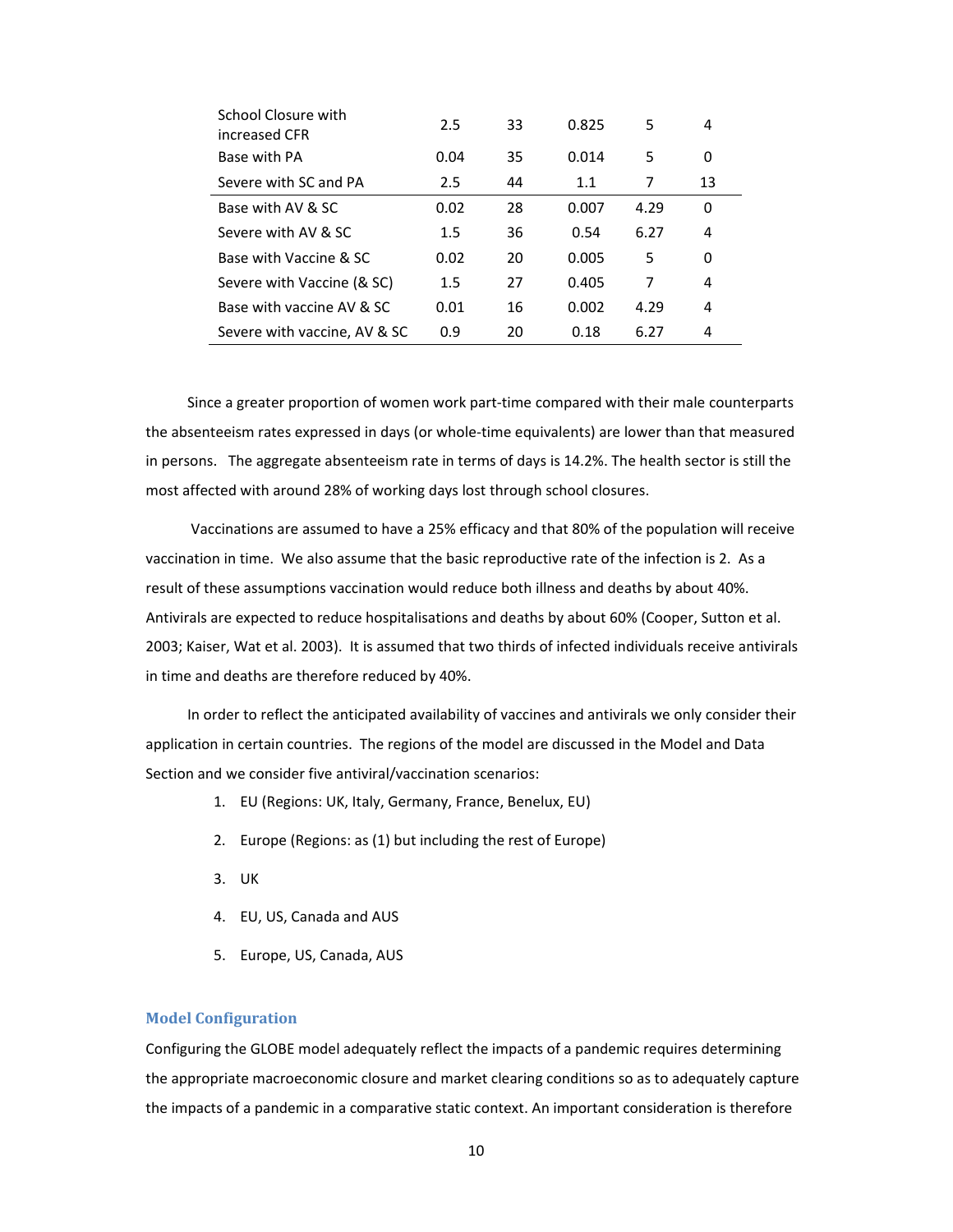to ensure that all costs are incurred within the solution period by avoiding any 'manna from heaven' effects, e.g., reductions in investment, increases in government debt, etc.

Hence all tax rates are left unchanged except for direct taxes on households: these are allowed to vary so that the budget deficits for governments are held constant in real terms. Similarly investment volumes are held constant as are the aggregate trade balances for each region – the exchange rates are free to vary and thereby ensure the trade accounts are cleared: hence savings rates by household need to be free so that the capital accounts are cleared in each and every region.

The most important consideration however is the treatment of the trade accounts. A flu pandemic is a once off event that does reflect any changes in economic fundamentals, and therefore there are no reasons to expect decision makers to alter their expectations for the future, other than to the extent that they believe that mortality rates will be sufficiently high as to alter long run factor supplies. However since the estimated impacts on factor supplies are minimal, it is reasonable to assume that decision makers would treat a pandemic a short run impact that would induce no changes in planned factor use. Hence it is assumed that the response of activities to a pandemic would involve no changes in planned employment. Moreover since each wave would be relatively short – a matter of weeks – and the time periods required for employing additional labour, even on temporary contracts, are likely to be longer than the duration of a wave, the impact of the pandemic on labour employment is assumed to be simple short run reductions in the employment of labour. Furthermore since the ability to substitution labour for capital in the short run is limited the elasticities of substitution between factor are constrained to be severely limited and in the extreme are assumed to be zero. Thus workers who suffer from a flu attack or who are removed from the labour force by school closures are assumed not to be replaced. Hence the pandemic is modelled as a short run reduction of the available labour force annualised over a year.

### **7 Results**

To begin with, we consider the percentage impact on Gross Domestic Product GDP. Figure 1 shows GDP impact across EU countries for five of the disease scenarios in Table 2. The general pattern of relative severity between scenarios remains similar across all results. The base disease scenario (Base) exhibits the smallest impact with losses of approximately 0.4% or 0.5% to GDP and the largest plotted impact occurs for the scenario with base disease and four weeks of school closure with losses from 5.8% for Italy to 7.9% for the UK which would imply unprecedented economic losses. The effect of using antivirals, vaccines and both antivirals and vaccines to mitigate the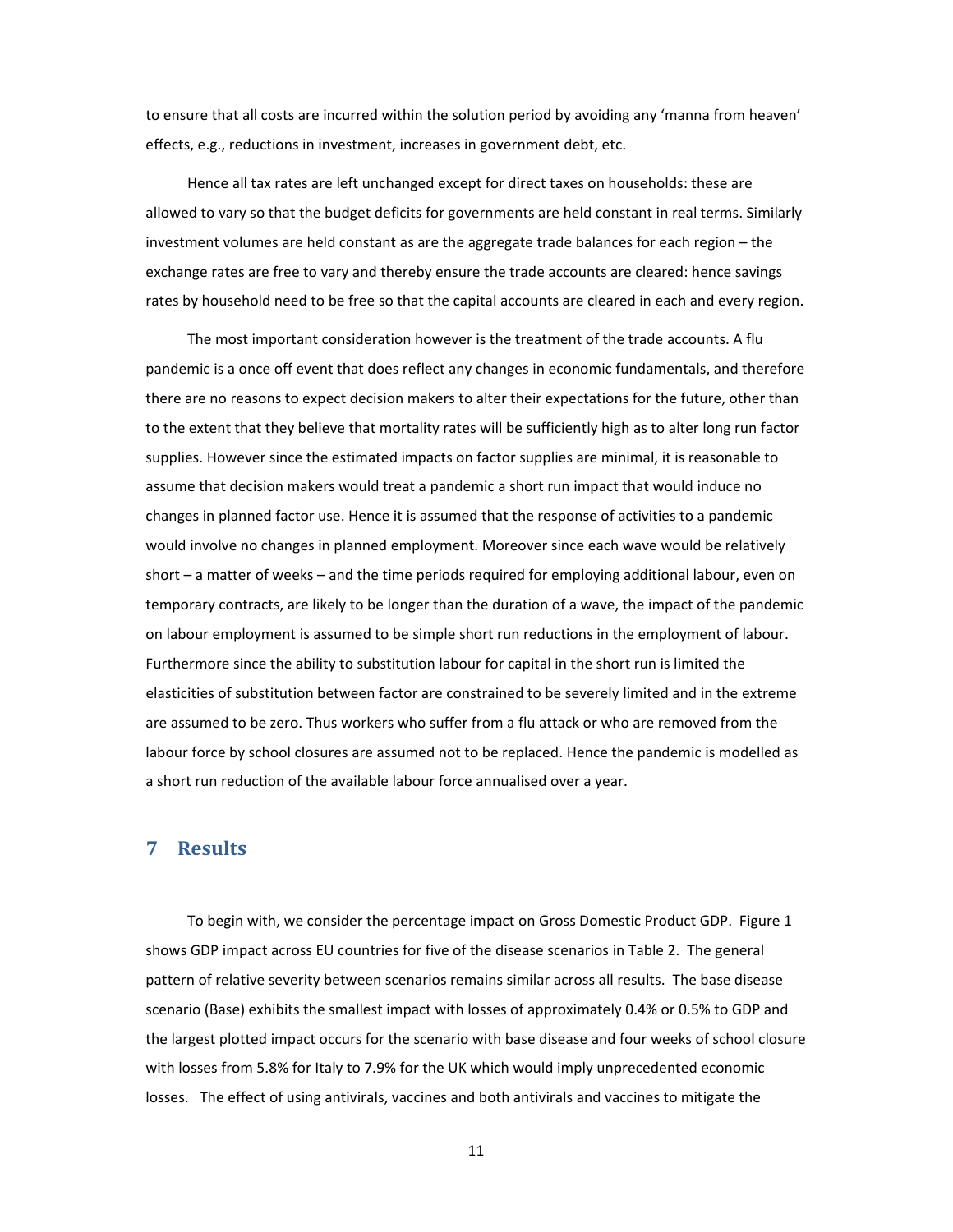impact of the base disease scenarios with four weeks of school closure can also be seen from the plot. These three scenarios yield similar values, the antiviral scenario is the least effective, followed by the vaccine and combination vaccine and antiviral scenarios, but the difference between these policy impact is less than 0.2% of GDP. There are slight differences in impact between countries but these differences are less than 0.3% of GDP in all except the Base disease scenario with school closure with Italy exhibiting the smallest impact followed by France, Germany, "Rest of EU", Benelux and the UK.

Domestic absorption is plotted in Figure 2 and shows similar patterns to GDP as well as similar values. The impacts for domestic absorption are smaller, but there is no notable change in scenario or country impacts from those outlined for GDP.

Household consumption, Figure 3, exhibits slightly different results from GDP and domestic absorption. The pattern of relative impacts across disease scenarios is similar to that of GDP‐ the smallest impacts occur for the base disease scenario followed by the school closure in combination with antivirals and vaccines, vaccines, antivirals and finally school closure scenario without vaccine or antiviral intervention. However, the percentage changes for household consumption are greater than those for GDP. There is also a change in the relative impacts across countries: Italy still exhibits the smallest impacts, losses of 0.6% for the base scenario, 1.2% to 1.4% for the antiviral and/or vaccine scenarios and 9.3% for the school closure scenario. France the UK and Germany have similar results, all of which constitute losses approximately one fifth larger than Italy's, the rest of the EU exhibits household consumption losses approximately one quarter larger than Italy's losses and Benelux's losses are approximately one third larger than those of Italy.

The plot of exchange rates is given in Figure 4. The plot shows that the flu scenarios modelled are sufficient to impact notably on the exchange rates between countries. The relative sizes of the impacts across scenarios remains the same as for the previous results. From the region perspective the impacts on the "rest of the EU" are the smallest with losses less than 0.2% for all scenario. Italy's exchange rate also exhibits very little effect‐ losses are almost zero in the base case, less than 0.02% for the antiviral and/or vaccine scenarios and approximately 0.4% for the school closure scenario. The largest losses are exhibited by the UK, although Benelux's exchange rate exhibits similar losses: the base scenario losses are for the UK and Benelux are 0.11% and 0.09 respectively, the antiviral and/or vaccine scenario impacts are approximately 0.4% for the UK and 0.3% for Benelux, and the school closure impacts are 1.8% for the UK and 1.5% for Benelux. It is interesting to note from the figure that pandemic influenza might introduce exchange rate gains for France and Germany. France's gains are negligible except for a 0.5% gain for the school closure scenario but Germany sees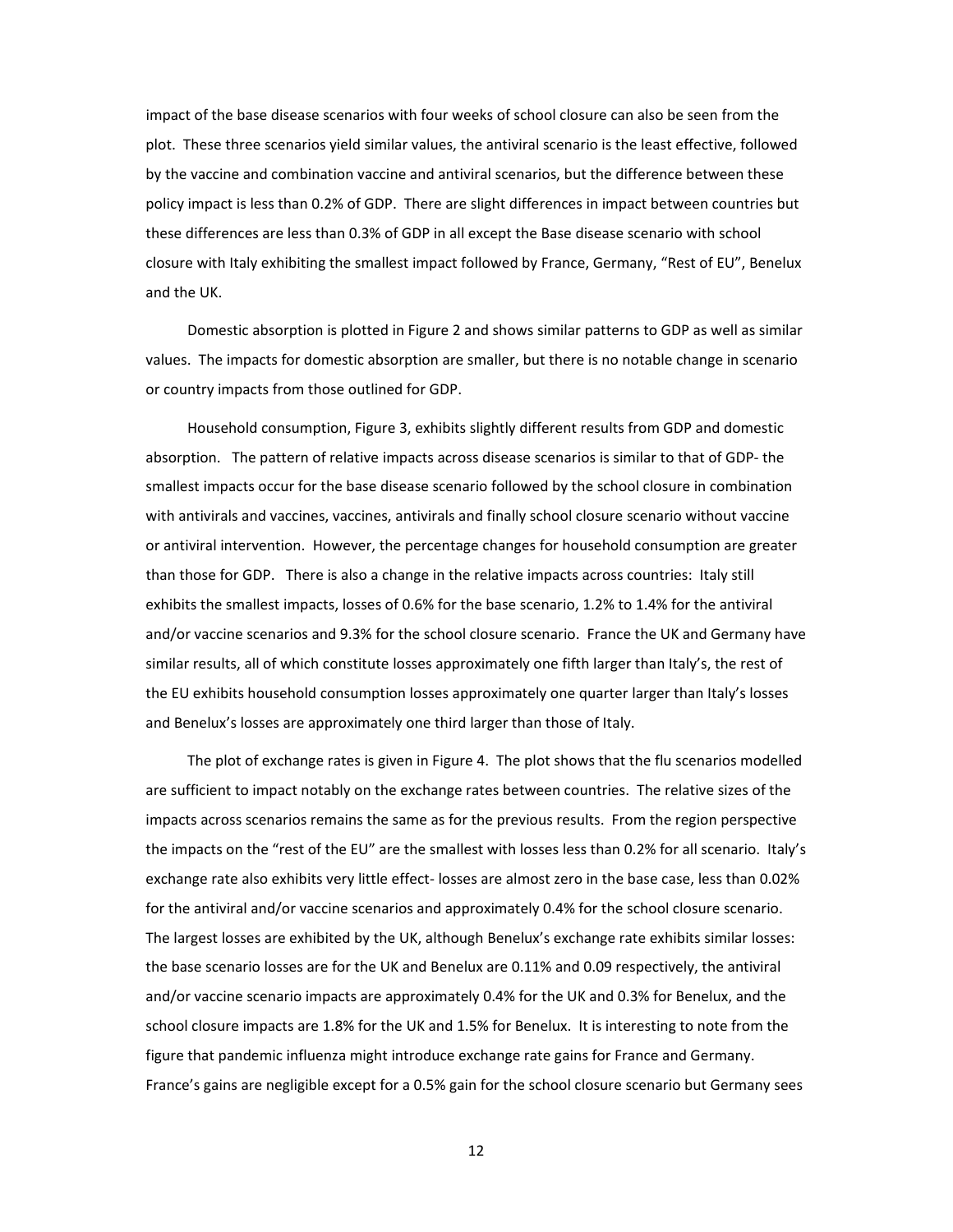increases in its exchange rate of 0.1‐0.2% for antiviral and/or vaccine scenarios and 1.9% for the school closure scenario.

Government expenditure is plotted in Figure 5. The impacts on government expenditure are positive, but the magnitudes of the relative impacts of the scenarios follow a similar pattern to the other results. However, the relative impacts for each country differ from the patterns observed in the previous results. The smallest government expenditure impacts occur for Germany where all increases in expenditure are less than 1%. France impacts range from small Base disease impacts to impacts of approximately 0.6 for all other scenarios except the school closure scenario which shows a government expenditure increase of approximately 1.6%. Although the UK exhibited large GDP impacts relative to other countries its government expenditure increases are slightly smaller than Italy, Benelux and the rest of the EU, with percentage changes of 0.2% for the base disease scenario, 0.7% for the antiviral and/or vaccine scenarios and 3.2% for school closure. The largest increases in government expenditure occur in the rest of the EU, followed by Benelux and Italy. For these countries the base scenario impacts are between 0.2% and 0.3%, the antiviral and/or vaccine impacts are approximately 0.9% for Italy, 1% for Benelux and 1.2‐1.3% for the rest of the EU. For the school closure scenarios the impacts are 3.8% for Italy, 4.5% for Benelux and 5.7% for the 'rest of the EU'.

Having considered the overall country impacts for various scenarios the final aspect of our analysis of results considers the sectoral impacts on the price for value added in the UK. The impacts of the scenarios, shown in Figure 6, are fairly similar across sectors but there are some differences. For the base scenario losses of between 0.2% and 0.5% occur in the first six sectors which broadly cover food, drink and minerals but the sectors entitled utilities, other transport and communications suffer similar losses. Some sectors exhibit increase in the price of value added, most notably machinery (0.45%), construction (1.1%) and sea transport (1.8%). For the base with antiviral, vaccine and school closure, most sectors suffer a loss of between 0.8% and 1.6% to the price of value added. The smallest impacts for this scenario occur to machinery, construction, trade, sea transport and insurance, but the price of value added for other services rises by 1.4%. Finally, for the school closure scenario the pattern of sectoral impacts for price of value added is similar to that of the base scenario, but the impacts are mostly between 15 and 20 times larger.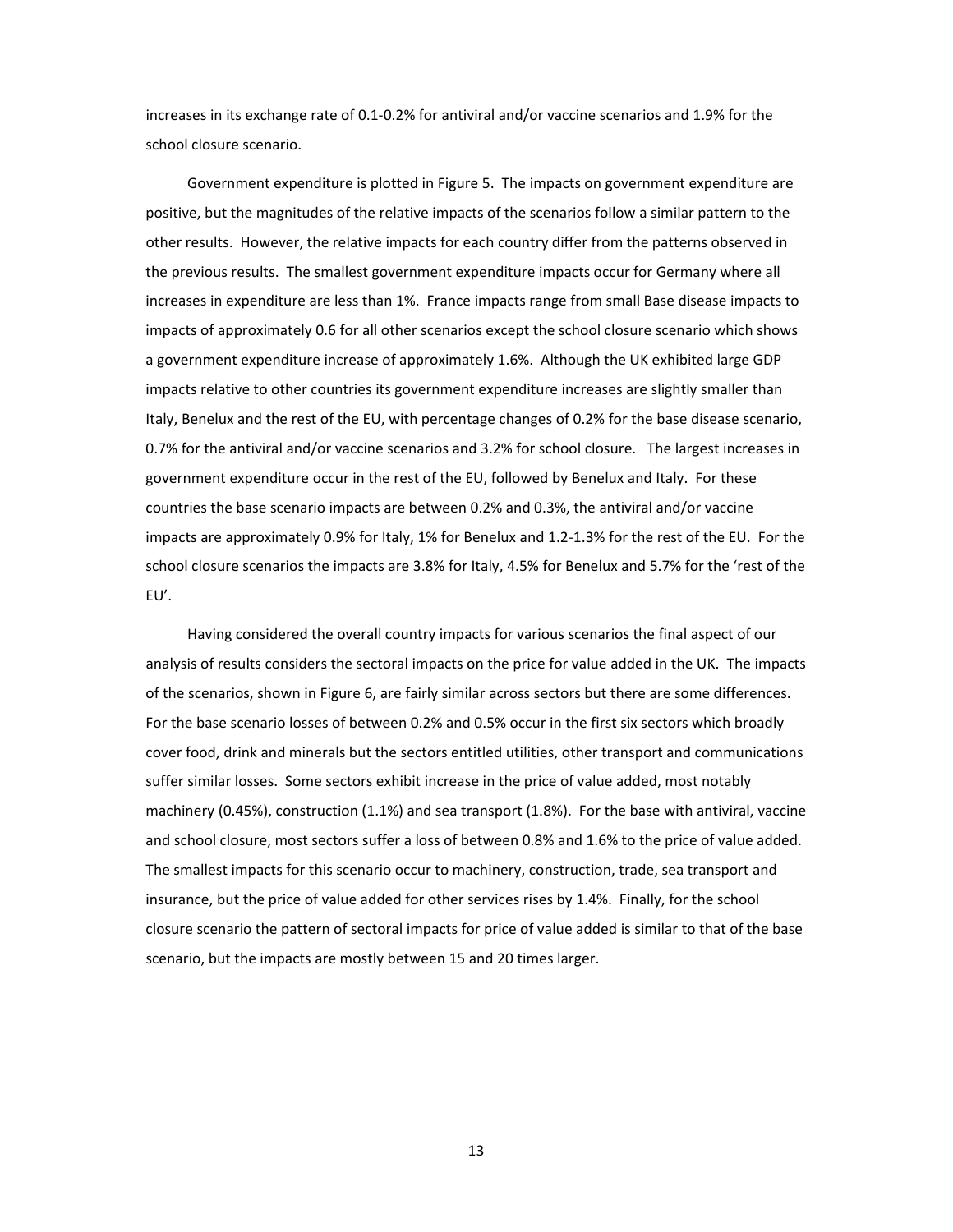

**Figure 1 Gross Domestic Product (% changes)**



**Figure 2 Domestic Absorption (% changes)**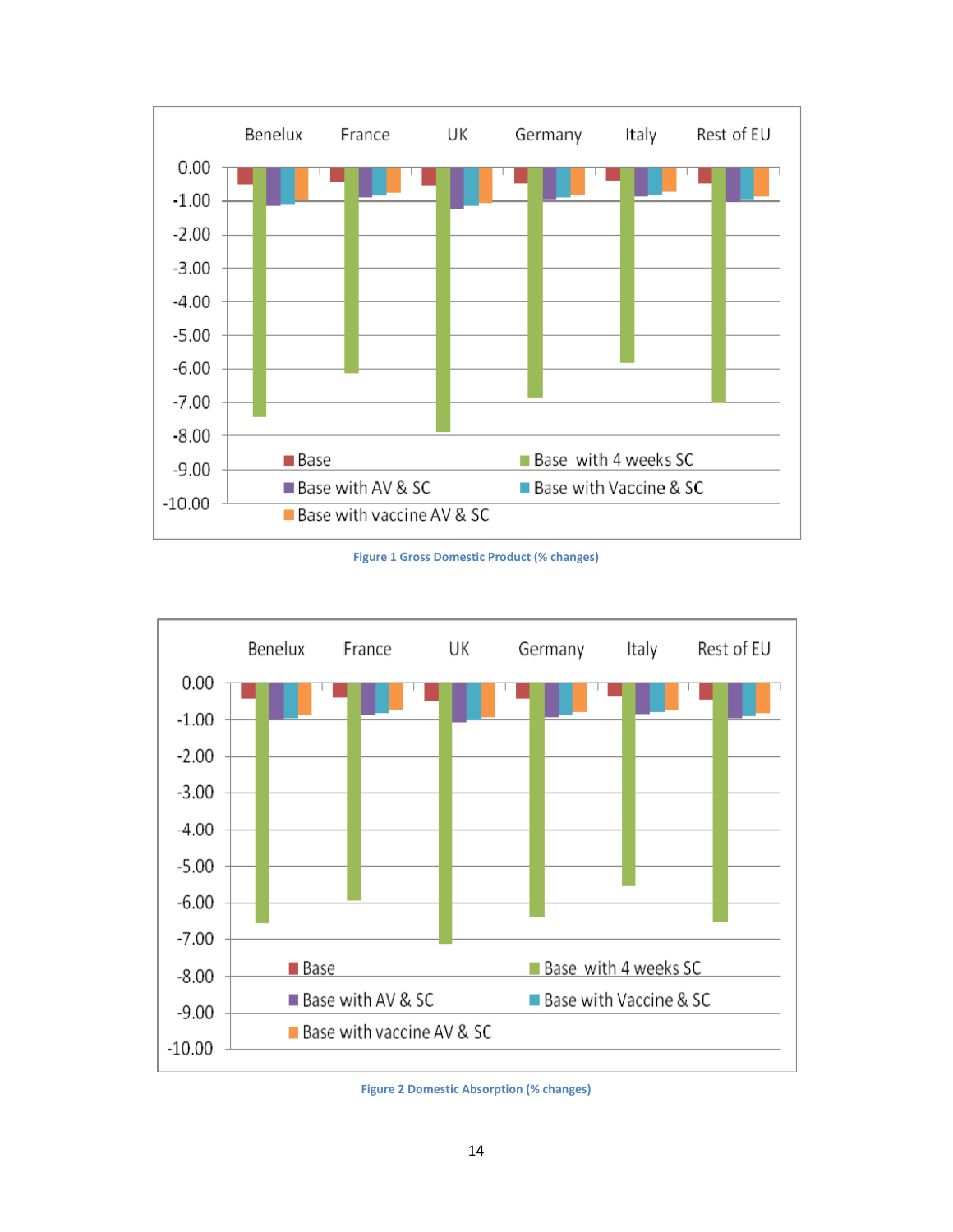

**Figure 3 Household Consumption (% changes)**



**Figure 4 Exchange Rates (% changes)**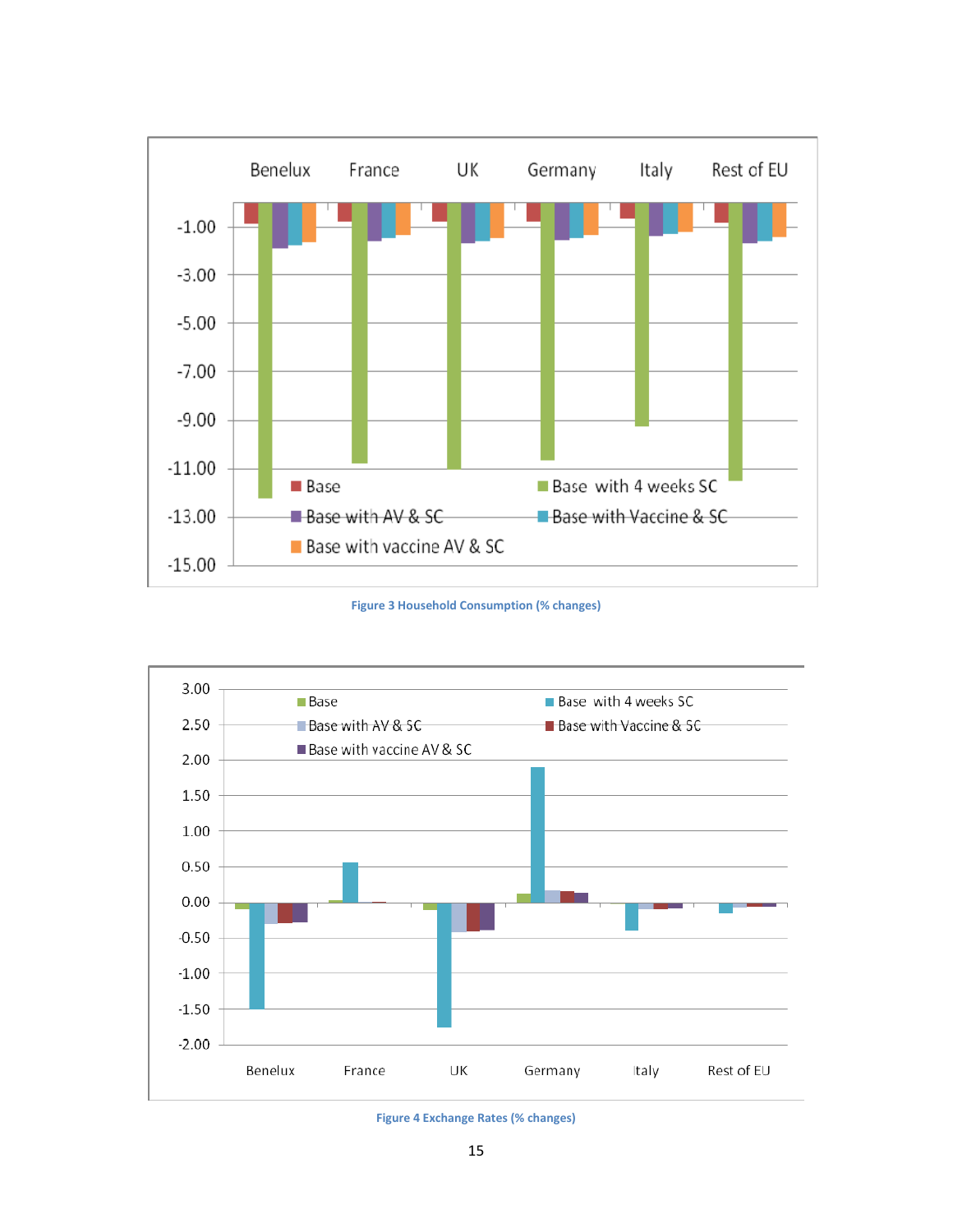





**Figure 6 Price of Value Added (UK) (% changes)**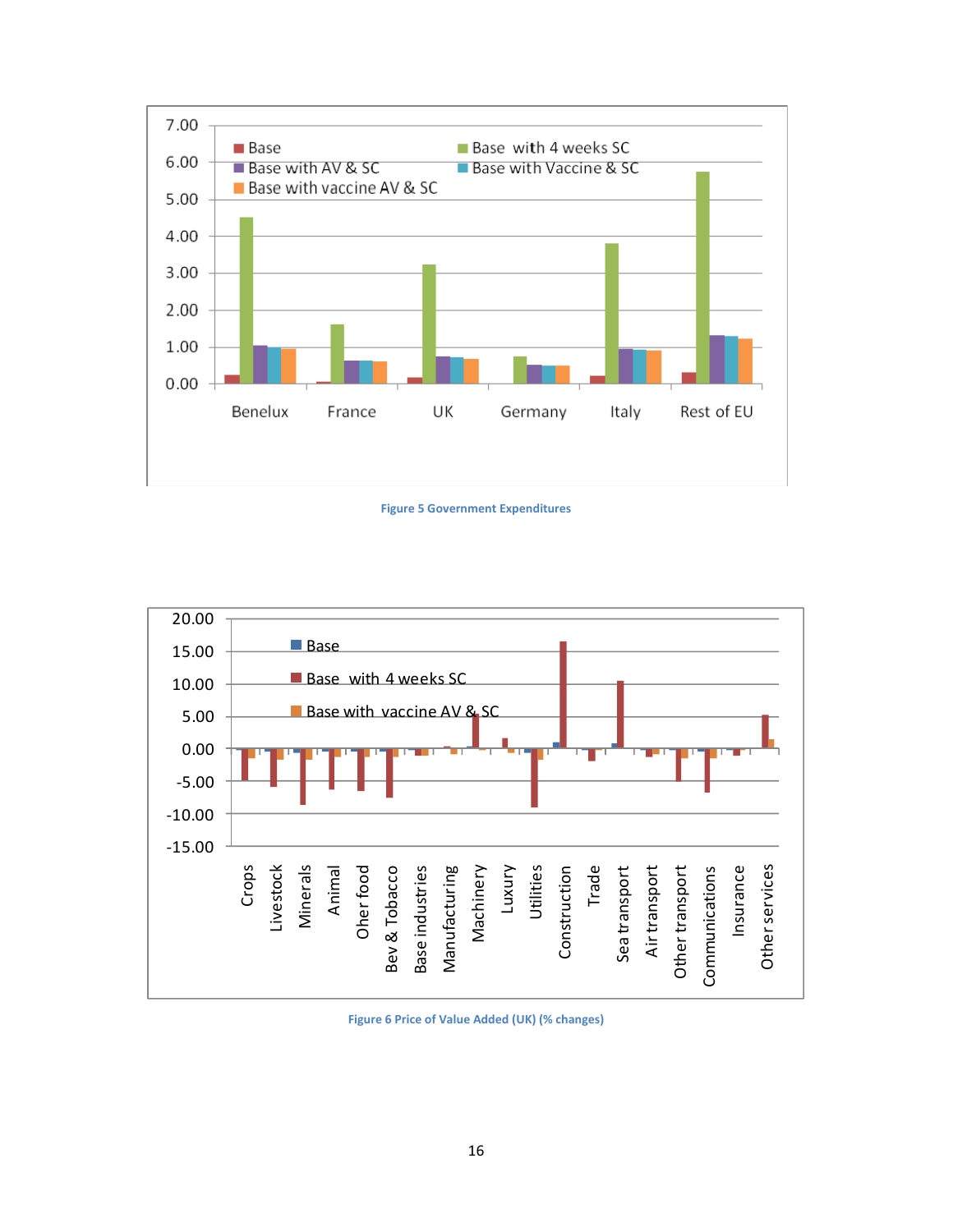### **8. Discussion**

We have presented a selection of our model results to outline the potential impact of pandemic influenza. Our results suggest that a pandemic of the type experienced in 1957 or 1968/69 would have an negative impact on GDP of approximately 0.5% and would produce losses to household consumption of up to 1%, a small increase in government expenditure and some minor impacts on exchange rates. Sectoral impacts from our model are small so the overall economic impact of the pandemic itself would seem to be of relatively little concern.

However, the introduction of a school closure policy, even if restricted to the peak of the pandemic only, causes a large increase to the working population shock and greatly increases the economic impact of the pandemic. Under a peak pandemic school closure policy GDP losses of between 5% and 8% could result together with changes in the exchange rate of up to 2%. Whilst many countries share a common currency, adjustments in the economies of many countries will occur in response to these exchange rate effects. Household consumption could fall by almost 13% during the pandemic and government expenditure could rise by up to 6% in some countries. These results highlight the power of pandemic mitigation policies, however beneficial from the health perspective, to magnify the economic impact of a pandemic. The impact of school closure that we have modelled may prove a worst case scenario since, in reality, parents may make alternative arrangements for the care of their children that will enable them to return to work during school closure, thus reducing the school closure impact, but conversely school closures may be imposed for longer than the four weeks assumed in the results we have presented which would increase the economic impact and may reduce some parents' ability to find short‐term care solutions that enable them to return to work.

Whilst some mitigation policies may have a detrimental effect on the economy, our results show that the use of antivirials and vaccines may prove very beneficial in dampening down the economic impact introduced by school closures. The economic impact of school closure together with antivirals and/or vaccines is approximately twice as large as the impact of the disease itself, but is much smaller than the economic impact of the scenario that considers school closure. The high rates of infection amongst school children, particularly if a pandemic is severe, is of great concern and it is therefore possible that the health benefits of school closure will take precedence over the economic cost and the effectiveness of antivirals or vaccines to mitigate the economic impacts may prove to be an important consideration. Our results for the antiviral/vaccine scenarios are limited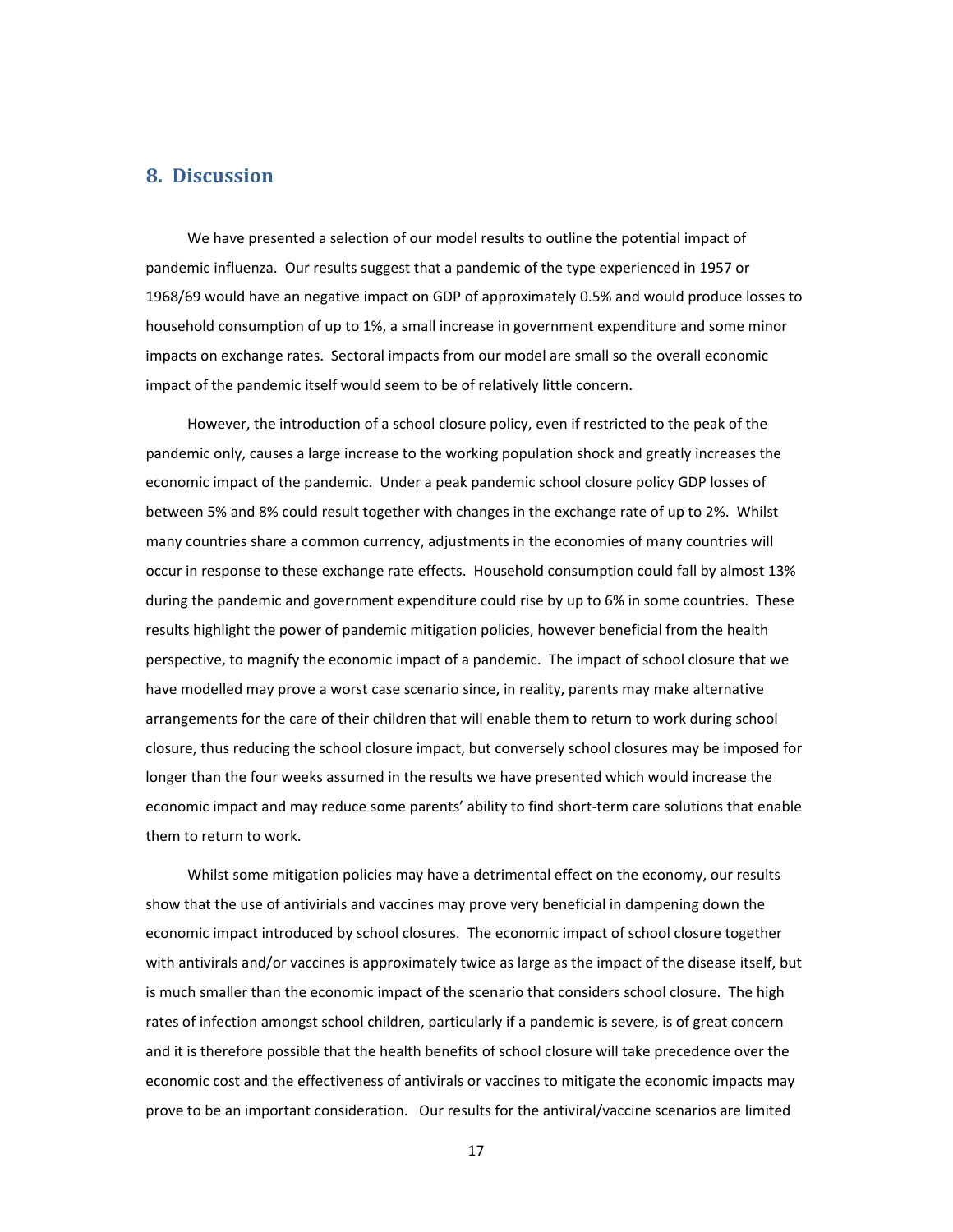by our assumptions of their efficacy and the efficacy of such interventions will remain unknown until a pandemic arrives, but the relatively small increase in government expenditure presented in our results would seem to be justified in the light of the potential benefits of antivirals and/or vaccines.

Whilst there is much uncertainty surrounding the nature of future pandemics, the response of governments and individuals to the disease and the effectiveness of interventions, this study highlights the need for further investigation into the potential economic impact of pandemic influenza and for further analysis of the cost and effects of both policies and interventions to mitigate disease spread. Further research into this subject would provide a valuable insight to policy makers and form an important part of the preparedness plan for future pandemics.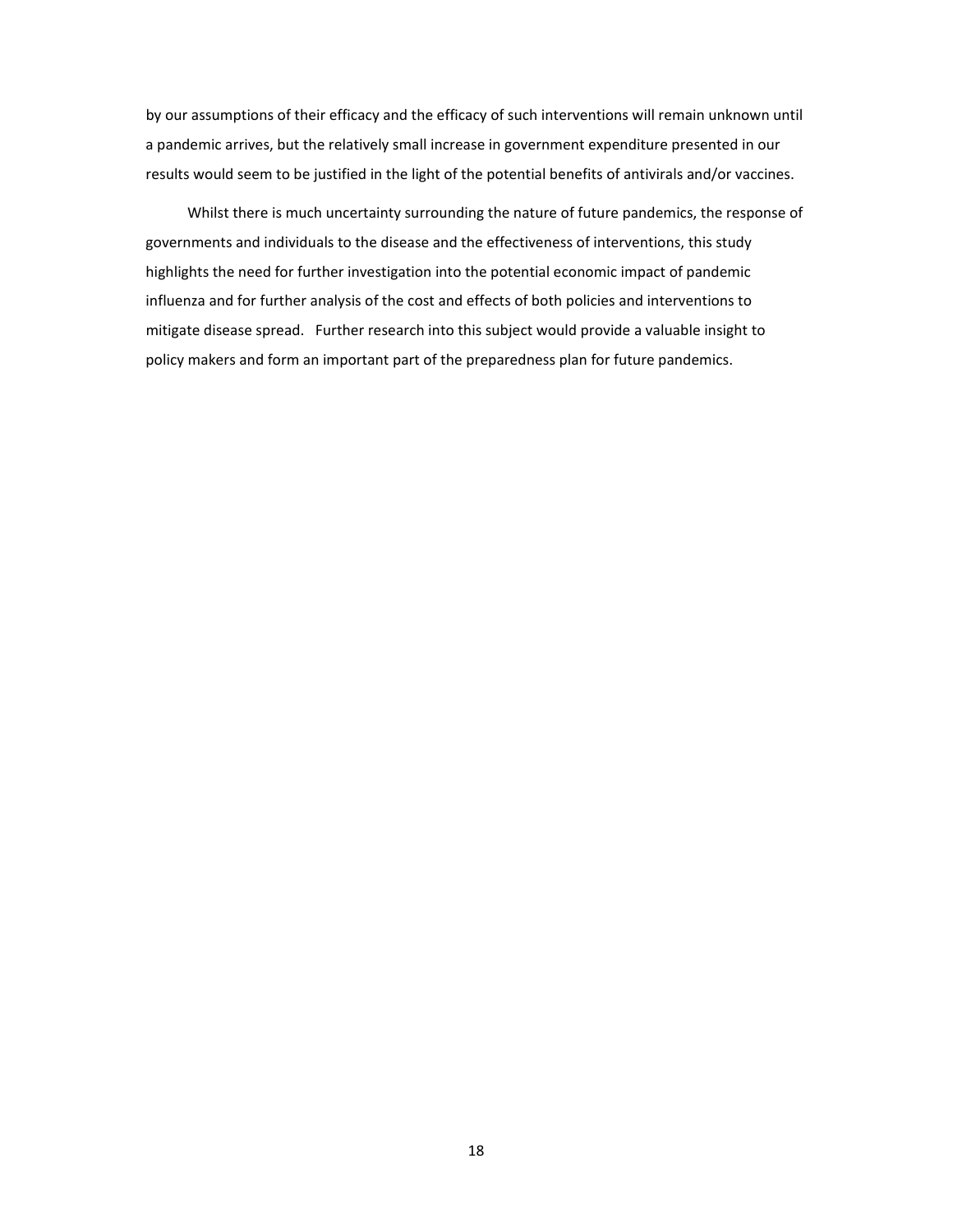

**Figure 7 Proportion of workforce responsible for dependent children by sector**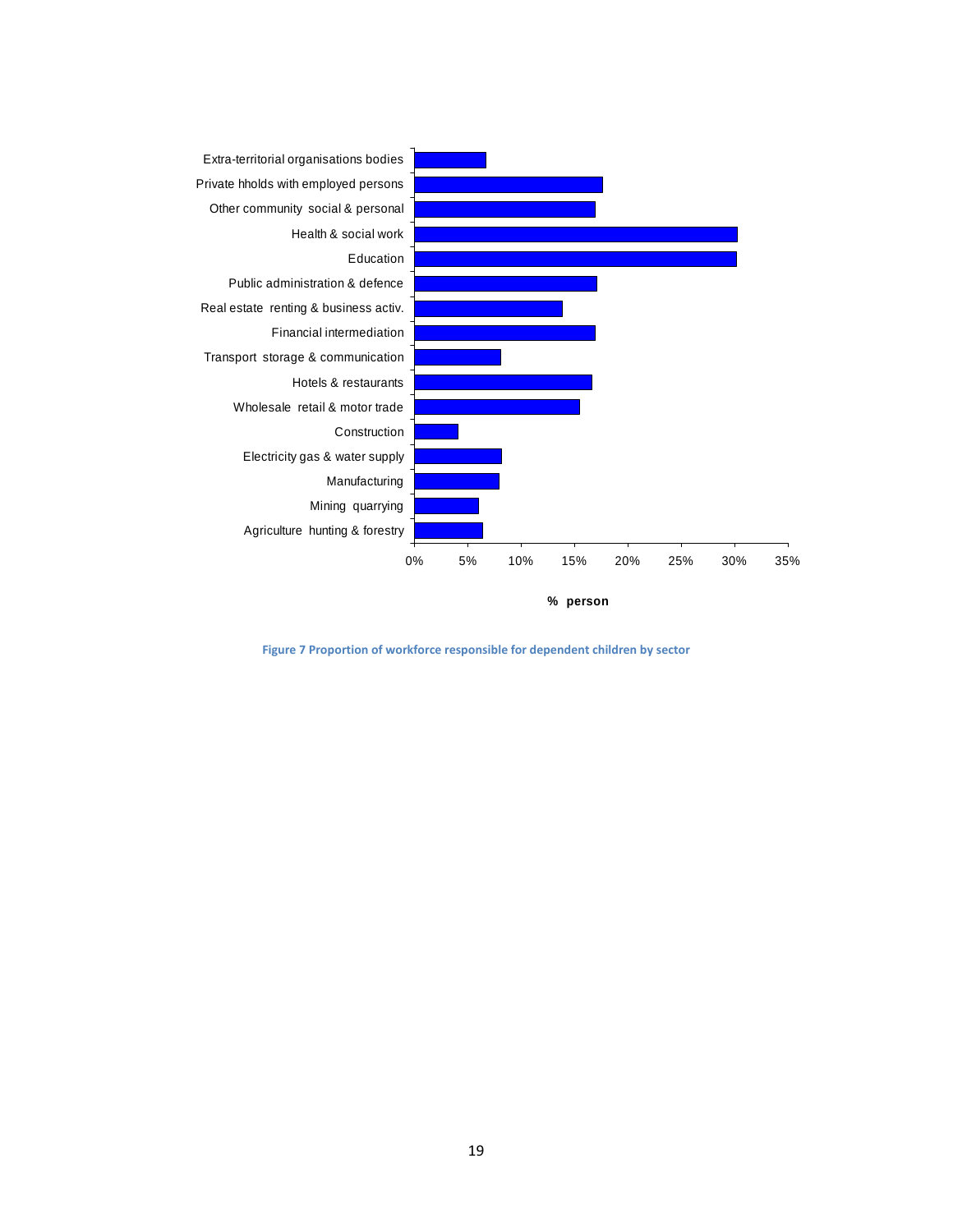#### **Table A11 Absenteeism rate in days**

| <b>Industrial sector</b>                   | Absenteeism    |  |  |
|--------------------------------------------|----------------|--|--|
|                                            | rate (in days) |  |  |
| Agriculture, hunting & forestry            | 5.6%           |  |  |
| Fishing                                    | 0.6%           |  |  |
| Mining & quarrying                         | 5.3%           |  |  |
| Manufacturing                              | 6.9%           |  |  |
| Electricity, gas & water supply            | 7.2%           |  |  |
| Construction                               | 3.6%           |  |  |
| Wholesale, retail & motor trade            | 13.8%          |  |  |
| Hotels & restaurants                       | 14.9%          |  |  |
| Transport storage & communication          | 7.1%           |  |  |
| <b>Financial intermediation</b>            | 15.1%          |  |  |
| Real estate, renting & business activities | 12.2%          |  |  |
| Public administration & defence            | 15.2%          |  |  |
| Education                                  | 27.6%          |  |  |
| Health & social work                       | 27.9%          |  |  |
| Other community social & personal          | 15.1%          |  |  |
| Private households with employed persons   | 15.9%          |  |  |
| Extra-territorial organisations bodies     | 5.9%           |  |  |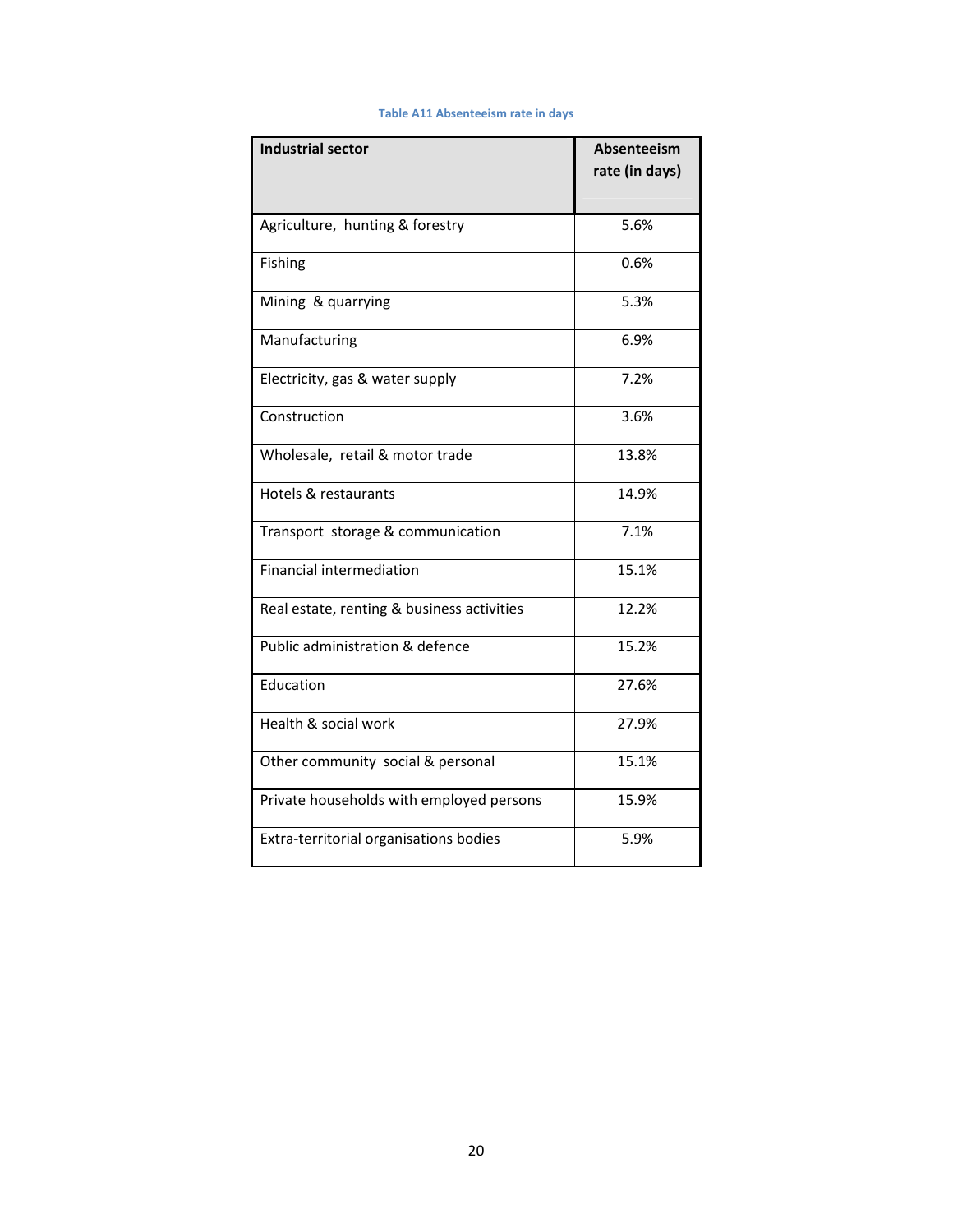- Cooper, N. J., A. J. Sutton, et al. (2003). "Effectiveness of neuraminidase inhibitors in treatment and prevention of influenza A and B: systematic review and meta‐analyses of randomised controlled trials." BMJ **326**(7401): 1235‐.
- DoH (2007). Pandemic influenza: A national framework for responding to an influenza pandemic.
- DoH and HPIH&SD (2005). UK Health Deparments' Influenza pandemic contingency plan.
- HHS (2005). HHS Pandemic Influenza Plan. U.S. Department of Health and Human Services.
- HPA (2006). Pandemic Influenza Contingency Plan. Health Protection Agency.
- HSE and DoH&C (2007). National Pandemic Influenza Plan. Health Services Executive and Department of Health and Children (Ireland).
- Kaiser, L., C. Wat, et al. (2003). "Impact of Oseltamivir Treatment on Influenza‐ Related Lower Respiratory Tract Complications and Hospitalizations." Arch Intern Med **163**(14): 1667‐1672.
- Keogh‐Brown, M. R. and R. D. Smith (2008). "The economic impact of SARS: how does the reality match the predictions." Health Policy (In Revision).
- Public Health Agency of Canada (2006). The Canadian Pandemic Influenza Plan For The Health Sector.
- Sadique, M. Z., Adams EJ, et al. (2008). "Estimating the costs of school closure for mitigating an influenza pandemic." Journal UNKNOWN.
- Taubenberger, J. K. and D. M. Morens (2006). "1918 Influenza: the Mother of All Pandemics." Emerging Infectious Diseases **12**(1).
- Thierfelder, K., S. McDonald, et al. (2007). Globe: A SAM Based Global CGE Model using GTAP Data. Departmental Working Papers. **14**.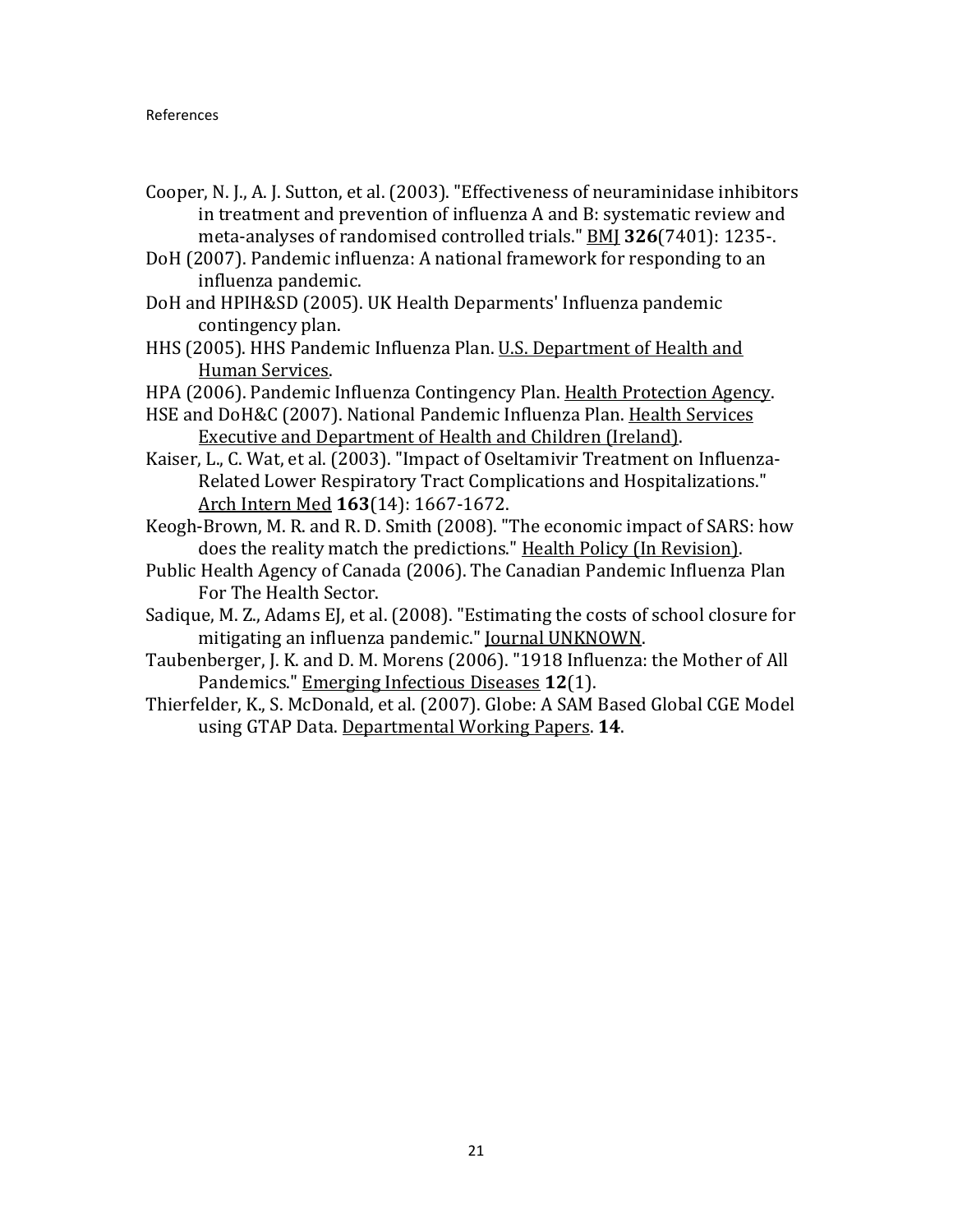### **9. Appendices**

### **Appendix A**

### **Selection and aggregation of regions from GTAP**

#### **Oceania**

- Australia
- **New Zealand**
- Rest of Oceania

**China**

- **•** China
- **Hong Kong**

### **South East Asia**

- Japan
- Korea
- **Taiwan**
- Rest of East Asia
- **Indonesia**
- 
- Malaysia<br>■ Philippine Philippines
- **Singapore**
- **Thailand**
- Viet Nam
- **Cambodia**
- Rest of Southeast Asia

#### **South Asia**

- **Bangladesh**
- **India**
- Sri Lanka<br>■ Pakistan
- Pakistan
- Rest of South Asia

**Canada**

Canada

**US**

**United States of America** 

#### **Rest of Americas**

- **Mexico**<br>**Rest of I**
- Rest of North America
- **Colombia**
- **Peru**
- Venezuela
- **Bolivia**
- **Ecuador**
- **Argentina**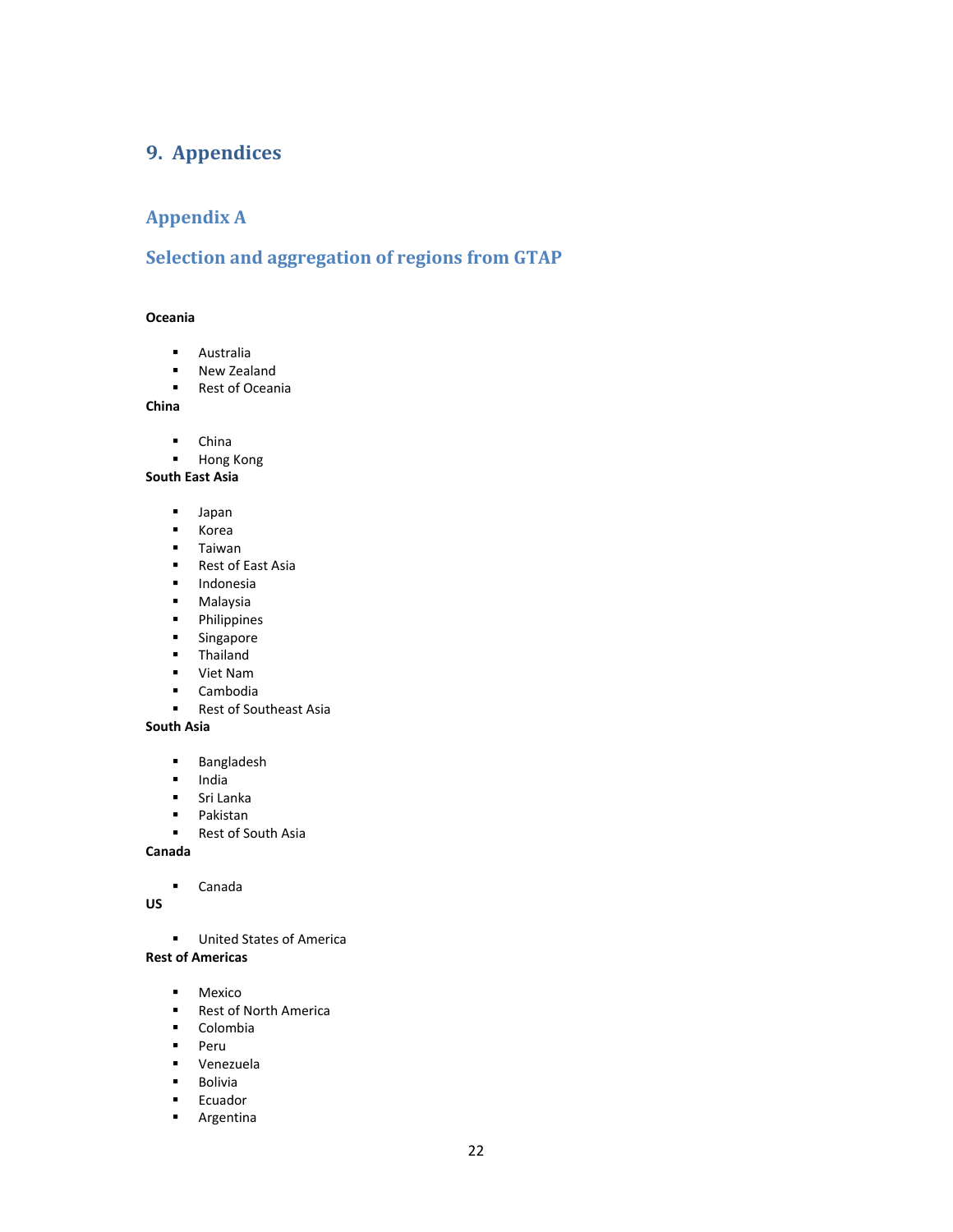- **Brazil**
- Chile
- **Uruguay**<br>**•** Paraguay
- Paraguay
- Rest of South America
- **Nicaragua**
- Central America<br>■ Rest of Free Trad
- Rest of Free Trade Area of the Americas
- Rest of the Caribbean

#### **European Union**

- Austria
- **Denmark**
- **Finland**<br>**Finland**
- **Greece**<br> **F** Ireland
- Ireland
- **Portugal**
- **Spain**<br>Swede
- Sweden<br>■ Rest of E
- Rest of EFTA
- **Bulgaria**<br>**Bulgaria**
- Cyprus
- **Czech Republic**
- **Hungary**
- Malta
- **Poland**
- Romania
- **Slovakia**<br>Slovenia
- Slovenia
- **Estonia**
- **Latvia**<br>Lithua
- Lithuania

#### **Benelux**

- **Belgium**
- **Luxembourg**
- **Netherlands**

**France**

**France** 

**Germany**

**Germany** 

**UK**

**United Kingdom** 

**Italy**

■ Italy

#### **Rest of Europe**

- **Switzerland**
- Rest of Europe<br>■ Albania
- Albania
- **Croatia**
- Russian Federation<br>■ Kazakhstan
- Kazakhstan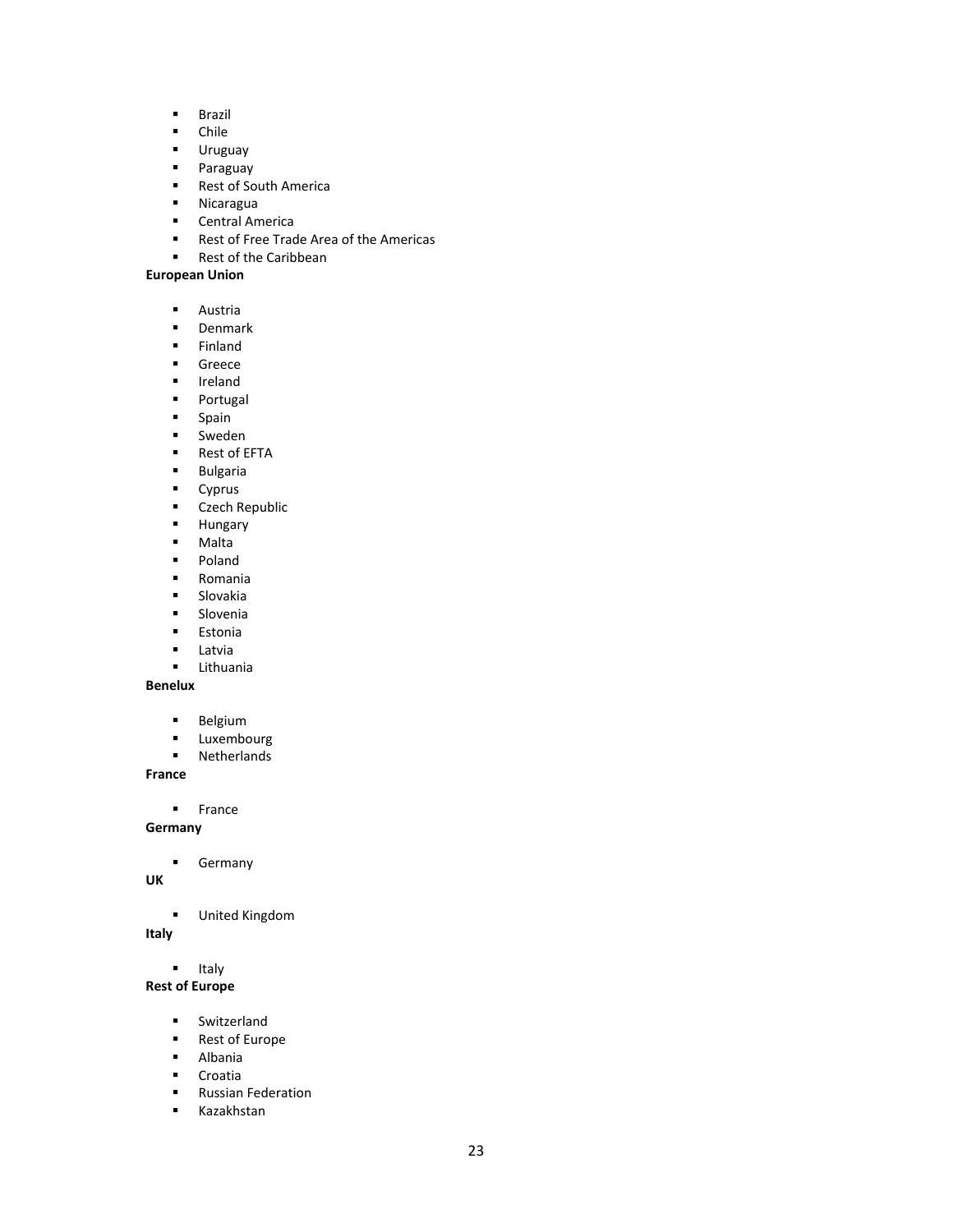- Kyrgyzstan
- Rest of Former Soviet Union
- **Turkey**

**West Asia**

- Iran, Islamic Republic of<br>Internal Rest of Middle Fast
- Rest of Middle East

**Africa**

- Morocco<br>■ Tunisia
- **Tunisia**<br>**Egypt**
- Egypt
- Rest of North Africa<br>■ Botswana
- Botswana<br>■ South Afri
- South Africa<br>■ Rest of South
- Rest of South African Customs Union<br>■ Malawi
- Malawi
- Mozambique
- **Tanzania**<br>**E** Zambia
- Zambia<br>■ Zimbaby
- Zimbabwe
- Mauritius<br>■ Rest of So
- Rest of Southern African Development Community
- **■** Madagascar
- Uganda
- **Nigeria**<br>**B** Senegal
- Senegal
- Rest of Sub-Saharan Africa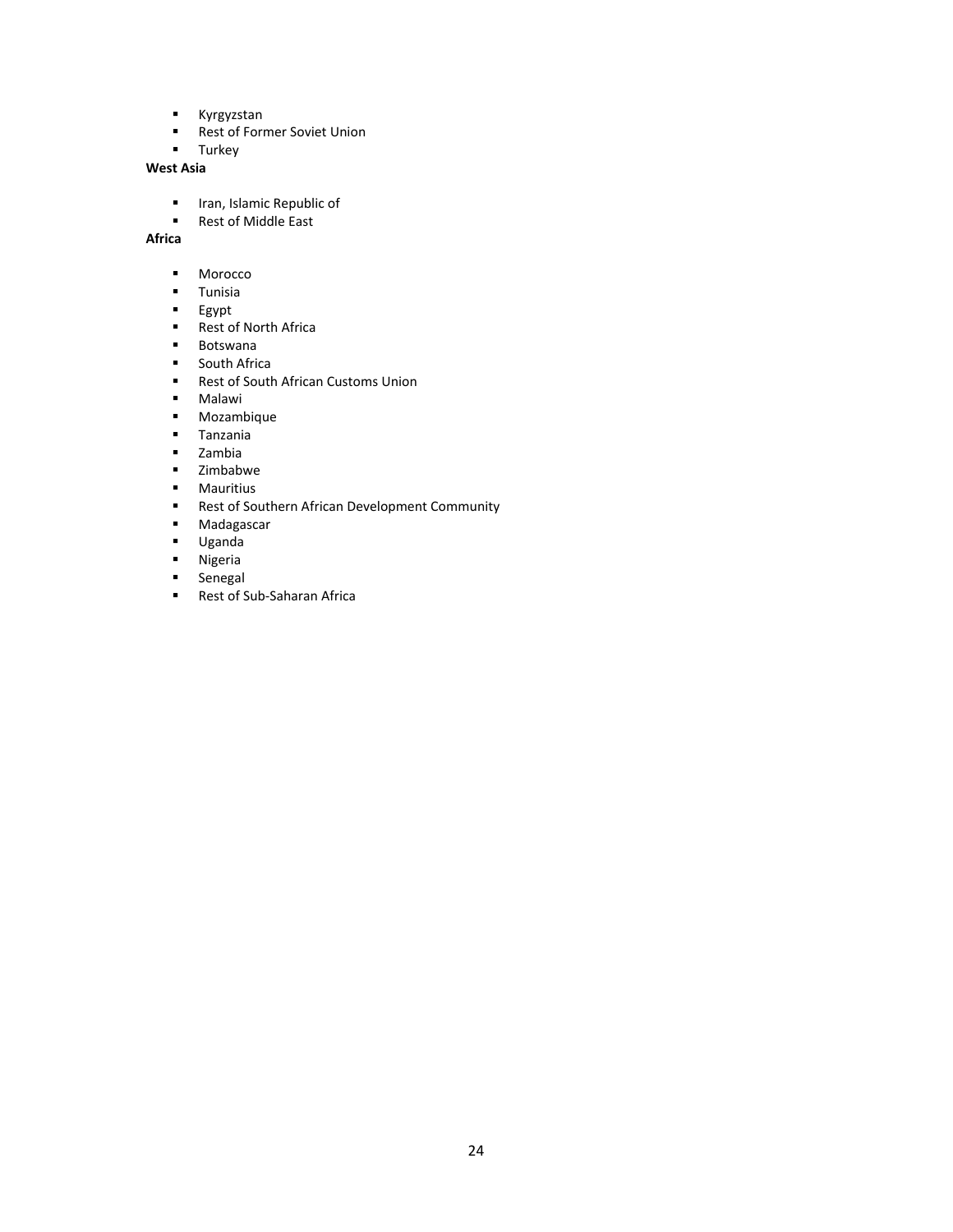## **10. Appendix B**

### **Selection and aggregation of sectors from GTAP**

#### **Ground Produce**

- Paddy rice
- **•** Wheat
- **Cereal grains nec**
- **vegetables fruit nuts**
- Oil seeds<br>Sugar car<br>Plant-base
- Sugar cane sugar beet
- Plant-based fibers
- Crops nec<br>■ Forestry
- **Forestry**

#### **Livestock and Animal Products**

- Cattle sheep goats horses
- **Animal products nec**
- **Meat: cattle sheep goats horse**
- **Meat products nec**

#### **Dairy products**

- **Raw milk**
- **Dairy products**

#### **Other Animal Products**

- Wool silk-worm cocoons
- **Fishing**

#### **Minerals**

- Coal
- Oil<br>■ Gas
- Gas
- **Minerals nec**

**Other Food** 

- **vegetable oils and fats**
- **Processed rice**
- **Sugar**
- Food products nec

#### **Beverages and Tobacco Products**

Beverages and tobacco products

**Manufacture** 

- 
- **Textiles**<br>**Yearing apparel Wearing apparel**
- **Wood products**
- Paper products publishing
- Metal products
- Manufactures nec

**Luxury Items (Non-Essentials)**